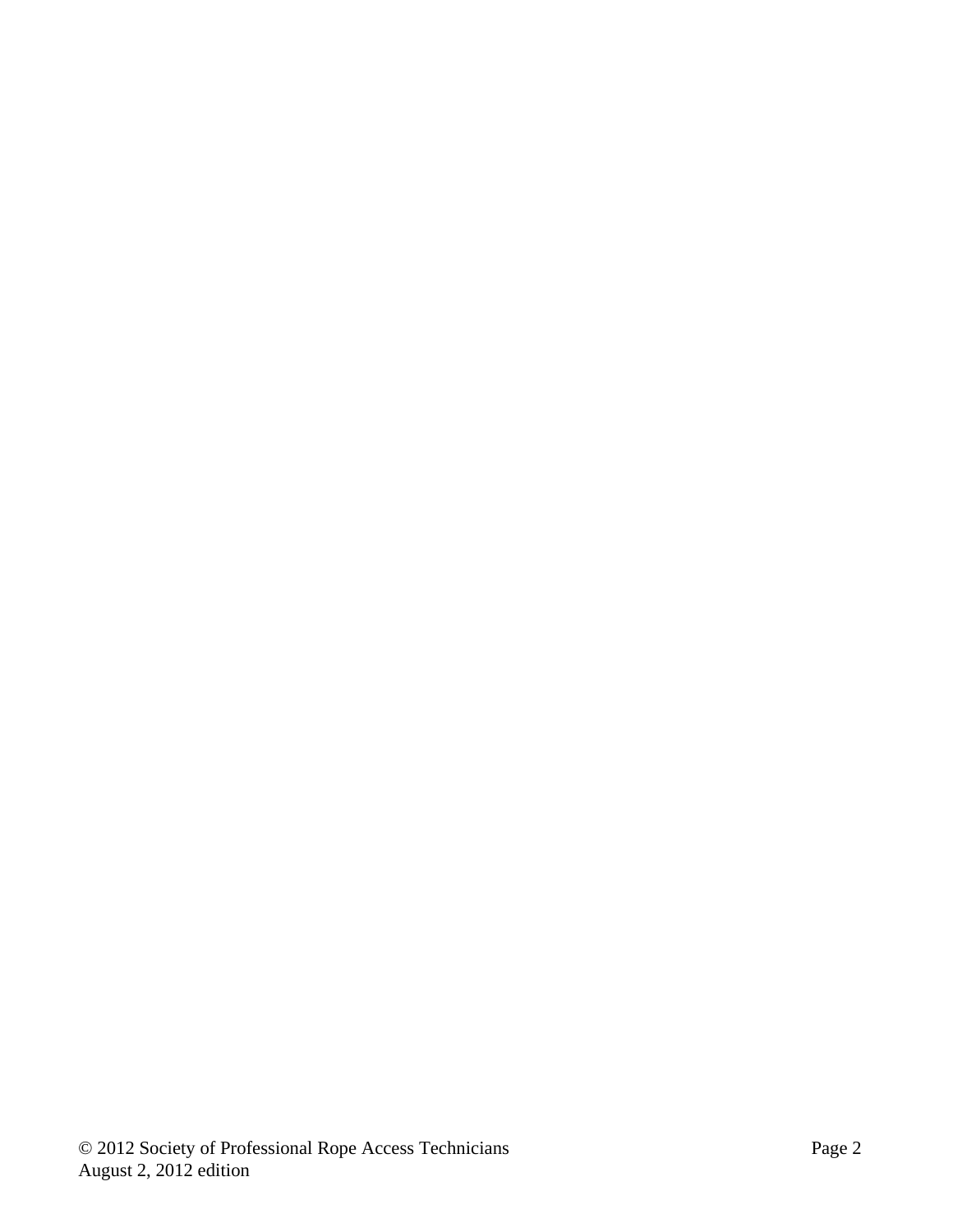## **SAFE PRACTICES FOR ROPE ACCESS WORK**

- 1. Scope, Purpose, Application, Exceptions, and Interpretations
- 2. Definitions
- 3. Requirements for Safe Work Practices
- 4. Duties and Responsibilities of the Employer
- 5. Duties and Responsibilities of the Rope Access Program Administrator
- 6. Duties and Responsibilities of the Level III Technician (Rope Access Supervisor )
- 7. Duties and Responsibilities of the Level II Technician (Rope Access Lead Technician)
- 8. Duties of the Level I Technician (Rope Access Worker)
- 9. Section Held for Authorized Worker
- 10.Rope Access Equipment
- 11.Access and Hazard Zones
- 12.Communication Systems
- 13.Use of Suspended Work Platforms in Conjunction with Rope Access
- 14.Tools and Work Equipment
- 15.Rescue and Emergency Services

Appendix

#### 1 **SCOPE, PURPOSE, APPLICATION, EXCEPTIONS, AND INTERPRETATIONS**

1.1 Scope

This document sets forth accepted practices for rope access work performed using non-metallic synthetic ropes. This document does not apply to emergency response or emergency response training, except as provided in Section 15.

1.2 Purpose

The purpose of this document is to provide information and guidance on acceptable practices and procedures to protect employees from the hazards associated with rope access work methods when working at height. This document is written for all persons concerned with rope access work and especially for those primarily responsible for establishing and administering rope access work methods. This document contains requirements recommended for use by enforcement authorities in establishing regulations or codes on rope access work methods.

1.3 Exceptions

Regulatory agencies may have requirements that are different from this standard.

1.4 Interpretations

Request for interpretations of this standard shall be in writing and addressed to the Secretariat of this standard.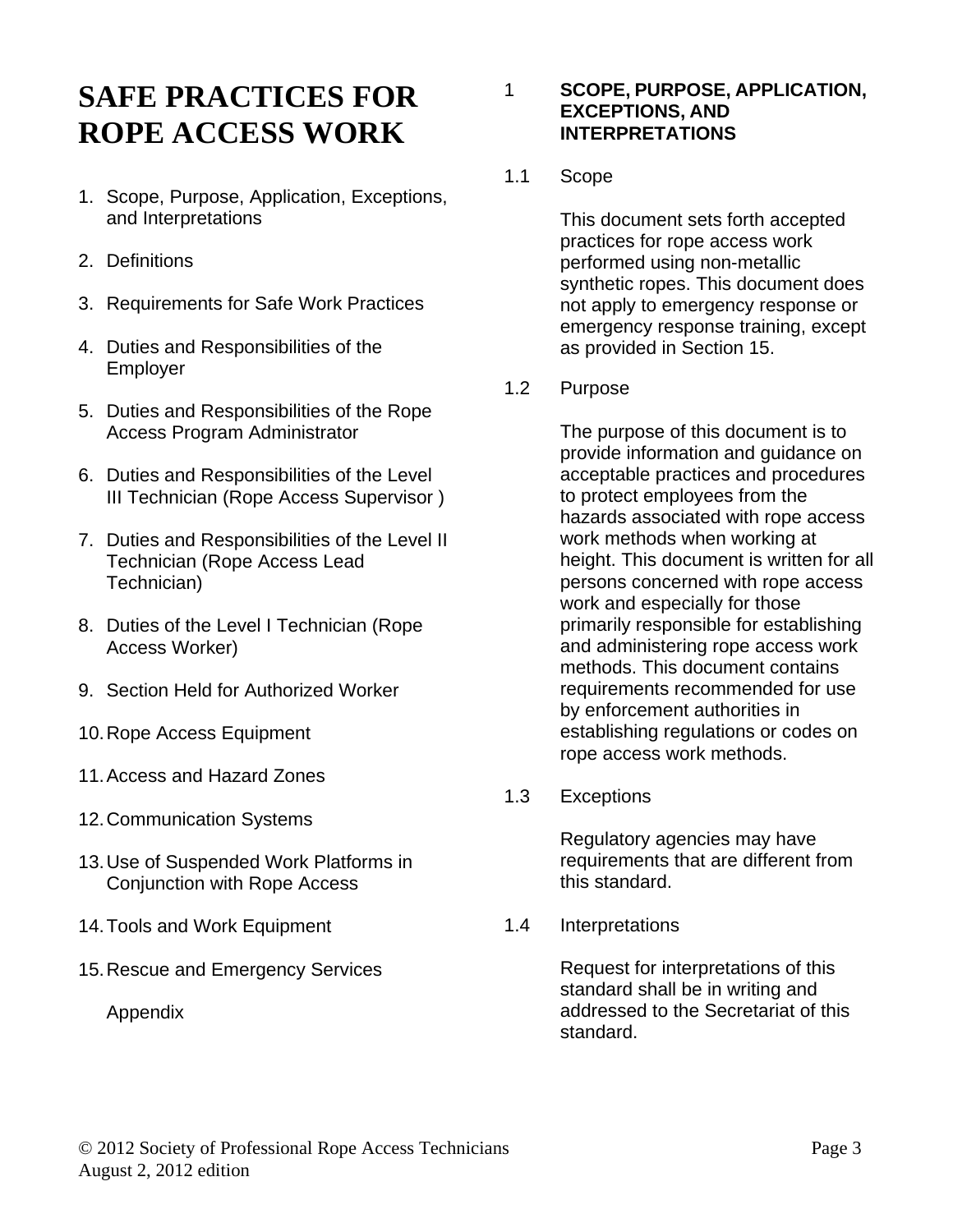#### **2 DEFINITIONS**

- 2.1 \***Access work plan:** A written statement prepared by the employer describing how a particular job (or types of jobs where these will be essentially identical) should be undertaken to ensure any risks to health and safety of the workers, or others who may be affected, are minimized or eliminated.
- 2.2 **Access zone:** The area in which people are at risk of falling such as on-rope or near a working edge. This area requires protective measures such as verbal warnings, signs, barriers, safety lines, or other devices designed to prevent or arrest a fall.
- 2.3 **Aid climbing:** A method of vertical movement on a fixed line or lateral movement in which the climber moves from one anchor to another closely placed anchor.
- 2.4 **Anchor, anchorage:** A place, fixing or fixture that supports and to which the various ropes and rope systems are attached.
- 2.4.1 **Anchor, main:** Main anchors are located at the top of and provide the primary support for the life-safety system.
- 2.4.2 \***Anchor, deviation:** Deviation anchors change the direction of the rope system. In common practice, the rope does not connect to a deviation anchor, but runs through a carabiner or connector.
- 2.4.3 **Anchor, rebelay:** A rebelay is a type of anchor located below the main anchor and used to direct the rope away from the fall line. The rope connects to a rebelay anchor.
- 2.4.4 **Anchor, load sharing:** Several anchors connected together to make a single anchor that meets the strength required for rope access work.
- 2.5 **Approved equipment:** Equipment deemed appropriate for use with rope access techniques. Approved equipment shall meet the specifications set forth herein, or other specifications set forth in the access work plan, if more stringent.
- 2.6 \***Ascender:** A type of rope grab that is used primarily for climbing a rope by gripping the rope when loaded in one direction and sliding freely in the opposite direction.
- 2.7 **Belay:** An active system operated by another employee for the purpose of arresting the fall of a rope access worker.
- 2.8 **Carabiner:** A type of connector, formed as a complete loop with a spring-loaded entry gate.
- 2.9 **\*Carabiner, locking:** A carabiner with a mechanism that reduces the possibility of a gate being opened inadvertently.
- 2.9.1 **Carabiner, two-stage locking:** A locking mechanism that requires at least two different consecutive manual actions to open the gate.
- 2.9.2 **Carabiner, three-stage locking:** A locking mechanism that requires at least three different consecutive manual actions to open the gate.
- 2.9.3 \***Carabiner, self-locking:** A gate that locks automatically when it closes.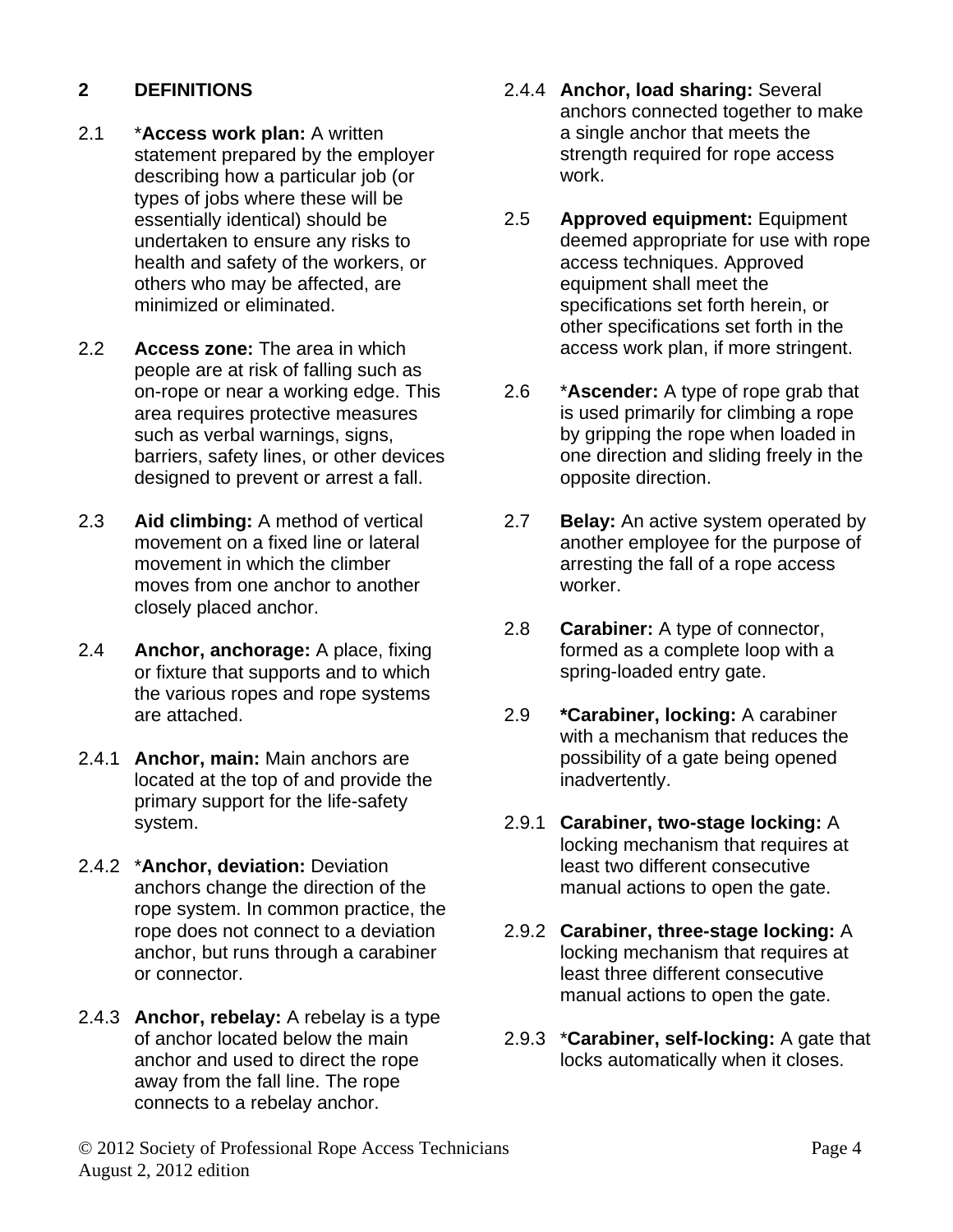- 2.10 \***Descender:** A device that acts as a brake on a rope.
- 2.11 **Dynamic rope:** A rope that is specifically designed to absorb the energy of a fall by extending in length thereby minimizing the shock load to the worker, rope system, and anchors.
- 2.12 **Employer:** A corporation, partnership, proprietorship, government agency, or other organization that authorizes its employees to perform rope access work.
- 2.13 **Fall arrest:** Equipment, system, or structure that arrests the fall of a worker.
- 2.14 **Fall factor:** The maximum distance a person could fall, divided by the length of the rope attaching the person to the anchorage point.
- 2.15 **Fall prevention:** Equipment, system, or structure that prevents a fall from occurring.
- 2.16 \***Hazard zone:** Any area where a person may be at risk as a result of the work being performed.
- 2.17 \***Job safety analysis**: A component of the Access Work Plan which indentifies hazards, the hazard mitigation methods and outlines requirements to promptly rescue the rope access worker.
- 2.18 **Kernmantle rope:** A rope consisting of an internal load-bearing core enclosed within a separate braided sheath.
- 2.19 **Low stretch rope:** Rope that has an elongation of 6% to 10% at 10% of minimum breaking strength. See also Static Rope.
- 2.20 **Main line:** The primary rope used for descending, ascending or positioning.
- 2.21 **Minimum breaking strength:** Manufacturer's rating used by the employer to calculate safe working loads.
- 2.22 **On-rope:** The condition of being suspended from or attached to a rope.
- 2.23 **Proof load:** A test load applied to verify that an item of equipment will not exhibit permanent deformation under that load, at that particular time.
- 2.24 **Rescuer:** A person performing a rescue other than the rescue subject of the rescue.
- 2.25 **Rescue service:** Organization determined by the employer to be capable of safe and effective rescue of rope access workers.
- 2.26 **Retrieval:** Procedure for rescuing rope access workers without placing a rescuer on-rope.
- 2.27 \***Retrieval system:** The equipment (including a retrieval line, harness, lifting device, and anchor) used for rescue of rope access workers without placing a rescuer on-rope. The safety line may be used as the retrieval line in a retrieval system.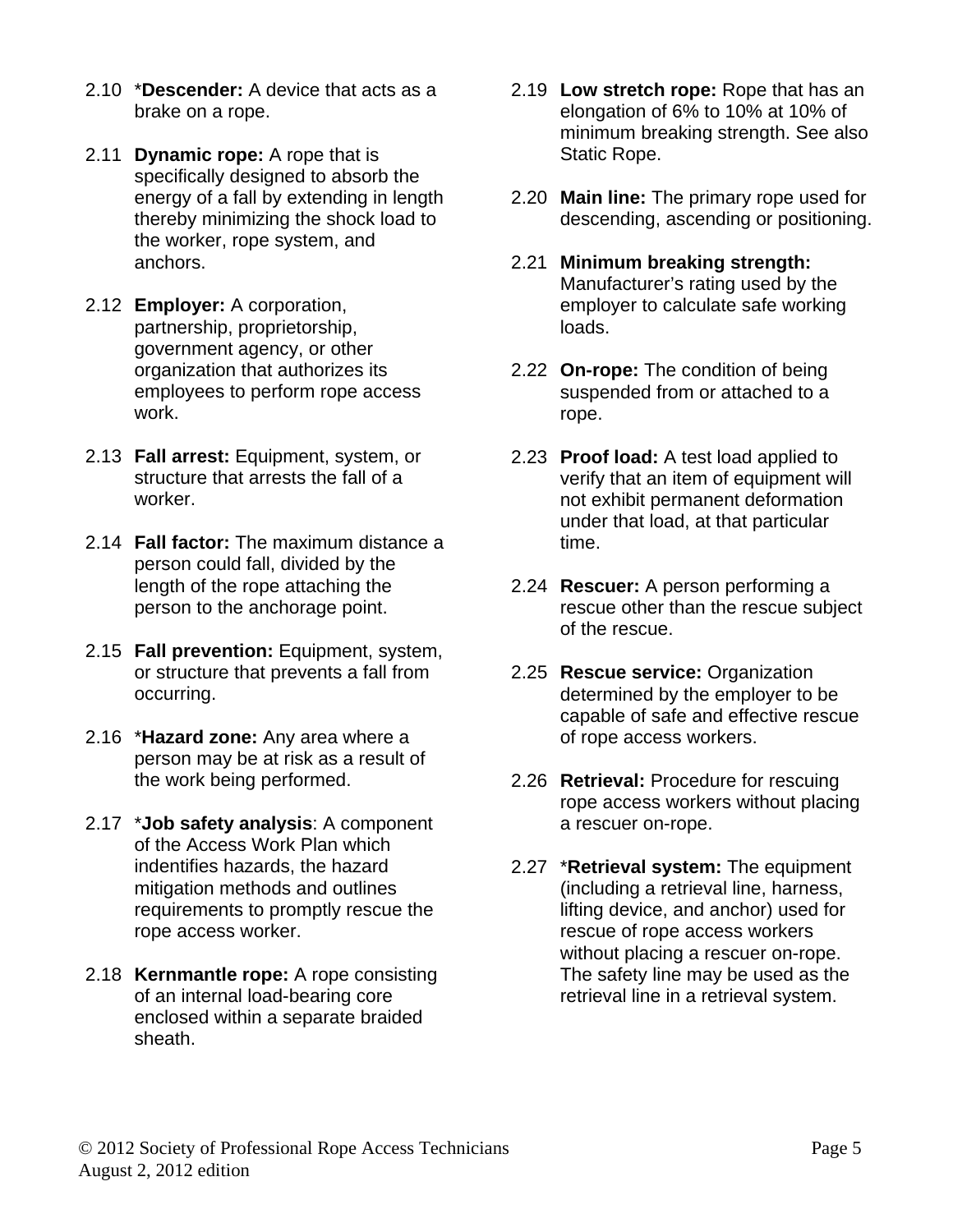- 2.28 \***Rope access:** A means of access by descending or ascending a main line while the worker is protected by a safety line. Rope access also includes the use of climbing and aid climbing techniques with fall protection.
- 2.29 **Rope access program administrator:** A person authorized by their employer to be responsible for managing the employer's rope access program, who is suitably knowledgeable, experienced, and qualified to manage the rope access program, including matters relating to safety, training, regulations, staffing, equipment selection and management, and other program responsibilities as designated by the employer.
- 2.30 **Rope access technician:** A person who has completed a rope access certification program and has the appropriate training and experience to perform the duties required according to the assigned level of responsibility. There are three levels of Rope Access Technician.
- 2.30.1 **Level III Technician (rope access supervisor):** A person with the training, skills, experience and certfication necessary to assume responsibility for the entire rope access work site, including management and guidance of other Rope Access Technicians on the worksite, who is capable of designing, analyzing, evaluating and specifying rope access systems, and who has the knowledge and experience to direct rescue operations from rope access systems, as well as the skills necessary to perform advanced rescue from rope access systems.
- 2.30.2 **Level II Technician (rope access lead technician):** A person with the appropriate training, skills, experience, and certification to perform, under the direction of a Rope Access Supervisor, all rope access rigging, work and, at a minimum, has the skills necessary to perform standard rescue from rope access systems.
- 2.30.3 **Level I Technician (rope access worker):** A person with the appropriate training, skills, and certification for performing, under the direct supervision of a Rope Access Lead Technician or Supervisor, standard rope access operations and, at a minimum, has the skills necessary to perform limited rescue from rope access systems.
- 2.31 **Rope grab:** A device used to grasp a life safety rope for the purpose of supporting a load.
- 2.32 **Safe working load (SWL):** The designated maximum force that may be placed on an item of equipment as calculated by the employer from the minimum breaking strength.
- 2.33 **Safe zone:** Any area outside the Hazard Zone or the Access Zone.
- 2.34 **Safety, secondary, belay or backup rope:** Rope used to protect against falls if the user slips or the primary support, anchor or positioning mechanism fails.
- 2.35 **Safety factor:** The minimum strength of the system divided by the maximum anticipated load expressed as a ratio.
- 2.36 **Shall:** The word "shall" is to be understood as denoting a mandatory requirement.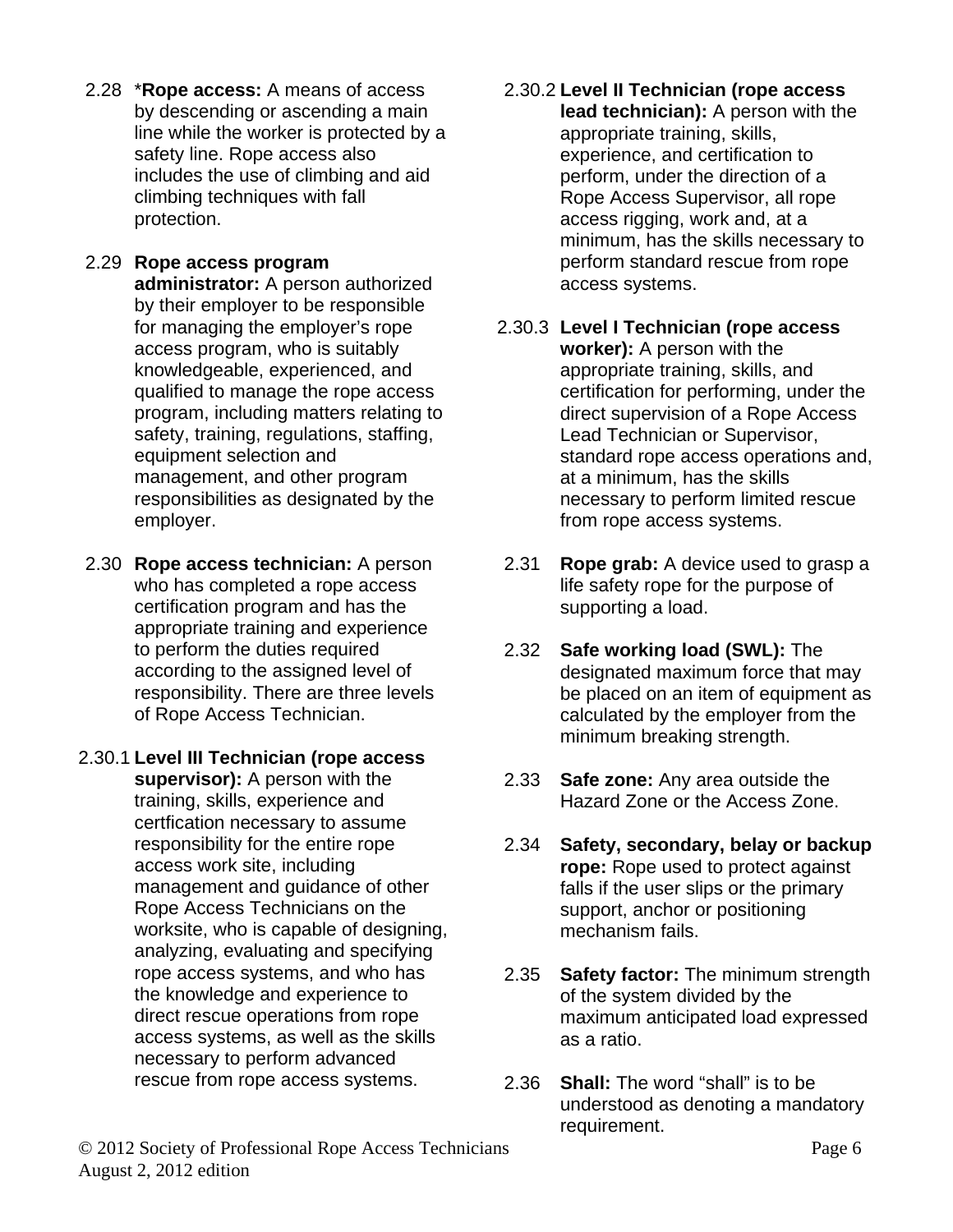- 2.37 **Should:** The word "should" is to be understood as denoting a recommendation.
- 2.38 **Static rope:** Rope that has an elongation of 6% or less at 10% of minimum breaking strength. See also Low Stretch Rope.

#### **3 REQUIREMENTS FOR SAFE WORK PRACTICES**

- 3.1 A Rope Access Program Administrator shall be the main contact point for matters relating to the safety, training and regulatory aspects of rope access. The designated person shall be suitably knowledgeable and experienced in rope access techniques.
- 3.2 Rope access work practices shall include the ability for self-rescue or prompt rescue by other rope access workers. All work plans shall include the necessary information for contacting the local emergency services.
- 3.3 \*A Rope Access Work Plan shall be completed before beginning rope access work. The Rope Access Work Plan shall include, but not be limited to, the following objectives.
- 3.3.1 List the rope access systems to be used for the proposed work.
- 3.3.2 \*List the members of the work team by name and identify their duties.
- 3.3.3 List the rope access equipment to be used for the work to be performed.
- 3.3.4 List the hazards associated with the work to be performed and actions to be taken to mitigate the hazards.
- 3.3.5 List appropriate personal protective equipment (PPE) to be used.
- 3.3.6 List provisions for providing security to the anchor location.
- 3.3.7 List public safety provisions.
- 3.3.8 Describe the accident response plan and list the outside rescue service and the procedure for contacting
- 3.4 \*Before starting work, the Rope Access Supervisor shall complete a Job Safety Analysis. In particular, attention shall be given to the following aspects.
- 3.4.1 Ability of the suspended person to safely use materials, equipment or tools necessary for the work and whether the reaction from any equipment or tool may place the person at risk.
- 3.4.2 Whether the work may loosen material which could become a hazard to the worker or others.
- 3.4.3 Whether the time required for the work at any one location will be such that there may be unacceptable levels of risk.
- 3.4.4 Whether it would be possible to quickly rescue workers that are using rope access techniques from any position they could be expected to enter.
- 3.5 \*The Rope Access Supervisor shall ensure that anchors have been evaluated in order to ensure that overall system safety is adequate.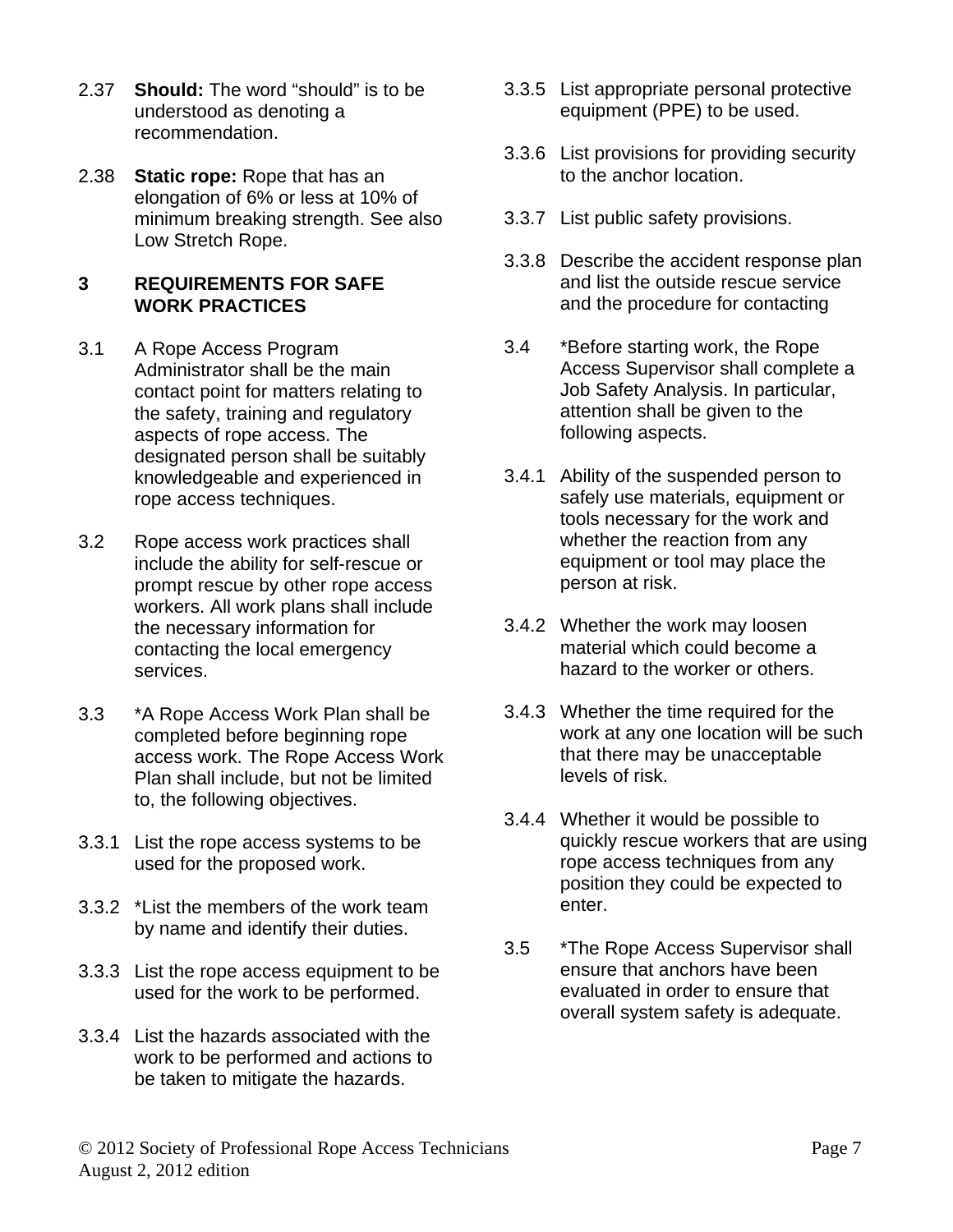- 3.6 Each rope access worker shall use a fall arrest system meeting the fall protection regulations or standards of the jurisdiction or country of the work; such as ANSI/ASSE, CSA or EN/CE.
- 3.6.1 \*Safety, Secondary or Backup line(s) or other appropriate belay devices shall be used in addition to the main line unless the employer can demonstrate that the second line or other belay devices would create a greater hazard or otherwise would not be feasible.
- 3.6.2 The safety line used for fall arrest should have its own separate anchor and should be separately fixed to the worker's harness. This does not preclude both lines being attached to a single harness attachment point.

#### **4 DUTIES AND RESPONSIBILITY OF THE EMPLOYER**

- 4.1 The employer shall develop and implement a policy statement that provides general goals and guidance for a rope access program that emphasizes management's commitment to providing a safe workplace for personnel engaged in rope access work.
- 4.2 The employer shall provide the resources that are necessary for the development, implementation and operation of their rope access program.
- 4.3 The employer shall appoint a Rope Access Program Administrator who meets the requirements of this standard, and who has the authority to manage and direct the employer's rope access program.
- 4.4 The employer shall develop and maintain written rope access and rescue procedures for every location where its employees use rope access.
- 4.5 The employer shall ensure that employees are informed of foreseeable hazards that they may encounter during the performance of their duties.
- 4.6 The employer shall ensure that all employees have the knowledge and training necessary to safely perform the rope access work to which they are assigned.
- 4.7 The employer shall ensure that all personnel assigned to supervise or otherwise manage other personnel on the worksite are capable in terms of knowledge, training and experience to provide such oversight.
- 4.8 \*Employee selection and capabilities
- 4.8.1 The employer shall verify prior rope access training and/or experience.
- 4.8.2 Employer shall determine that personnel are sufficiently physically capable and free from any impairment that may prevent them from working safely. Employees should have a medical examination before employment in rope access work and at regular intervals.
- 4.8.3 The employer shall use certified Level I Technicians (Rope Access Workers) who have the appropriate training for the assigned tasks and/or Level II Technicians (Rope Access Lead Technicians) or a Level III Technician (Rope Access Supervisor) to conduct all work on-rope.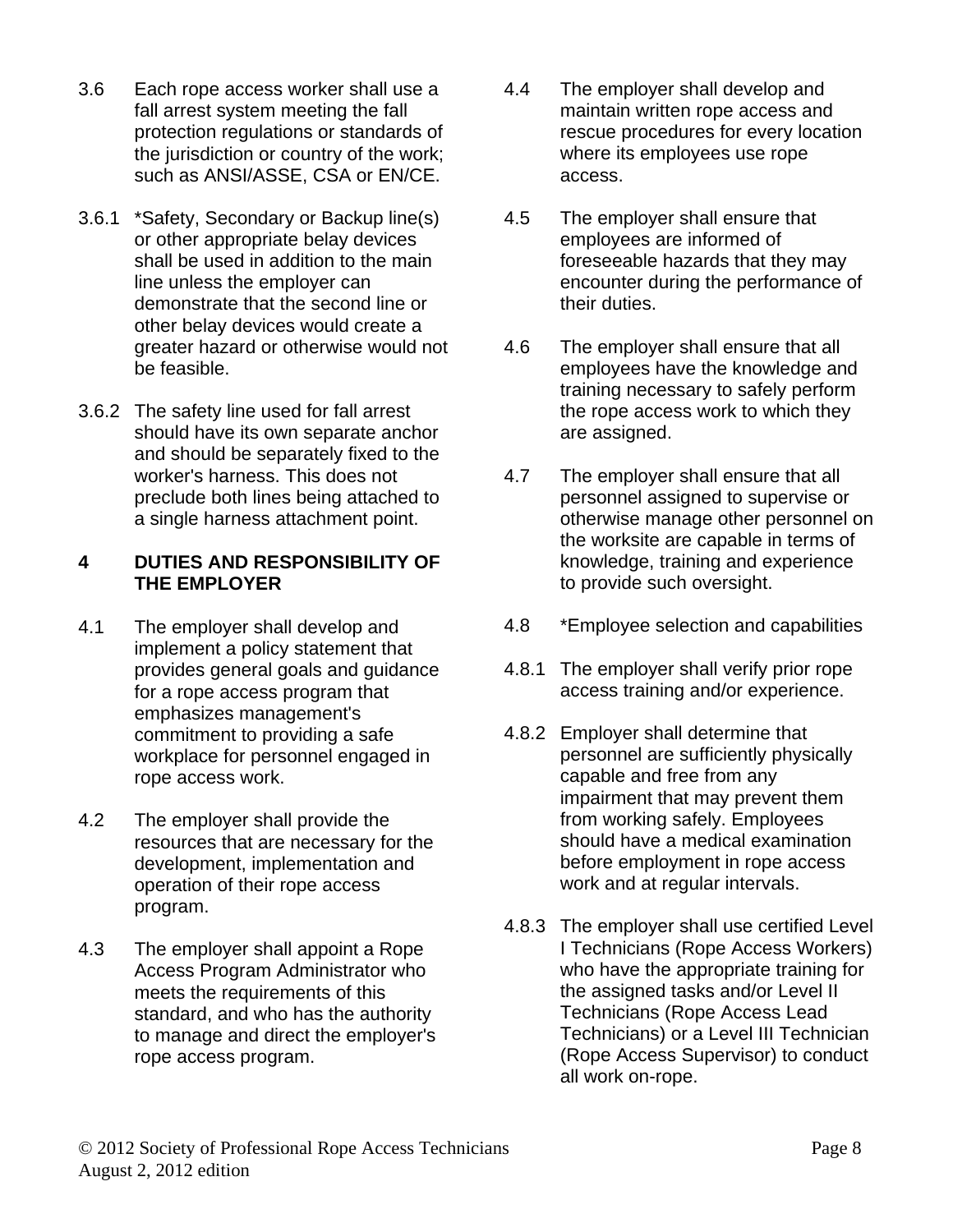- 4.8.4 The employer shall use a Level II Technician (Rope Access Lead Technician) or a Level III Technician (Rope Access Supervisor) for system setup and system safety checks.
- 4.8.5 The employer shall provide for periodic re-assessment, recurrency training, and re-certification of the employer's Rope Access Technicians.

#### **5 DUTIES AND RESPONSIBILITIES OF THE ROPE ACCESS PROGRAM ADMINISTRATOR**

- 5.1 \*A Rope Access Program Administrator is responsible for the development, implementation, monitoring, review, and revision of the employer's rope access program, and has overall responsibility for the program.
- 5.2 The Rope Access Program Administrator shall:
- 5.2.1 Recognize the limitations of its personnel (in terms of training, qualifications, experience, and expertise) to perform rope access work, and ensure that no work is undertaken that exceeds those limitations.
- 5.2.2 Have a working knowledge of current applicable federal, state and local regulations that apply to rope access and working at height, directly or indirectly, and ensure implementation of all such requirements.
- 5.2.3 Establish and implement procedures for ensuring and verifying that all employees have the necessary training, skills, and experience for each rope access project to which they are assigned, according to their duties and responsibilities as outlined in this standard.
- 5.2.4 Establish and implement procedures for ensuring that all hazards to which employees may potentially be exposed on a rope access project are identified, and controlled or eliminated, prior to the commencement of the rope access project.
- 5.2.5 \*Ensure that all rope access projects are appropriately supervised.
- 5.2.6 Ensure that the procurement, inspection, tracking, and replacement of equipment used for rope access projects is performed by a person (or persons) with the appropriate knowledge, training and experience to perform the assigned task as it relates to the Rope Access Employer's operations.
- 5.2.7 Ensure communication and coordination with clients and their safety representatives regarding rope access safety and rescue procedures.
- 5.2.8 Provide, or verify that personnel are provided with all appropriate rope access, rescue and personal protective equipment for each rope access project.
- 5.2.9 Ensure that procedures are in place for establishing and marking work zones, and for keeping other personnel and the public out of affected work areas.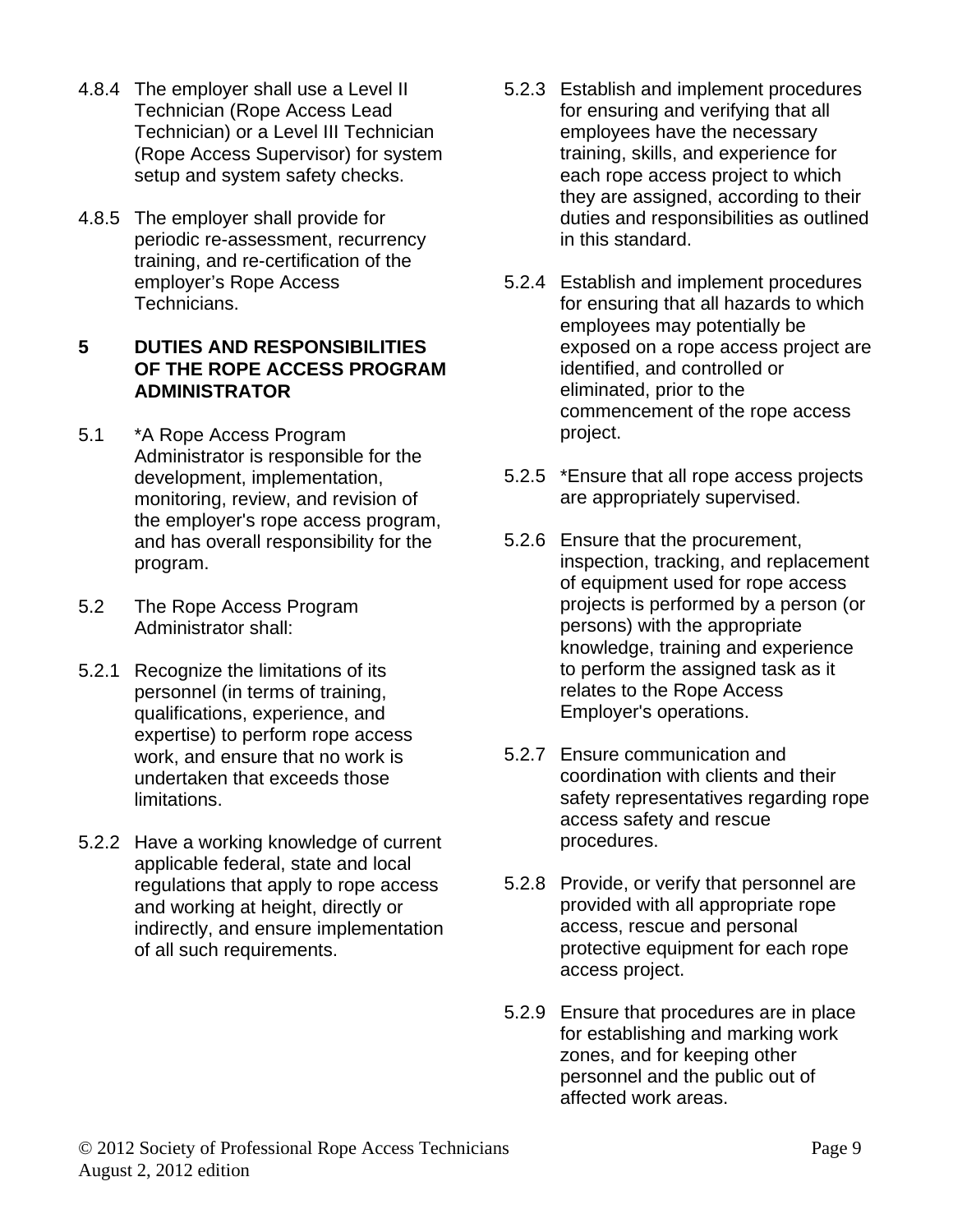- 5.2.10 Ensure that procedures are consistent with all applicable regulatory requirements and standards related to the work environment, and that such requirements are followed by all employees.
- 5.2.11 Establish and implement procedures for ensuring that all required planning and documentation, including work permits, job safety analyses, and rescue plans are completed prior to the commencement of rope access projects, and that all affected personnel are appropriately briefed.
- 5.2.12 Verify that rope access personnel maintain all necessary training and certifications.
- 5.2.13 Ensure that employee rope access and training hours are recorded properly.
- 5.2.14 Provide, or verify provision of, all employee training required to meet the provisions of this standard and of the employer's rope access program.
- 5.2.15 Participate in the investigation of all incidents related to injuries or near misses involving employees during rope access work or training, either personally or through a qualified individual designated to investigate the incident(s), and taking necessary corrective action to eliminate the causes of such incidents.
- 5.2.16 Perform any other duties and responsibilities that are necessary for the development, implementation, and maintenance of a safe and effective rope access program, given the particular nature of the employer's operations and the environment in which rope access work is to be performed.

#### **6 DUTIES AND RESPONSIBILITIES OF THE LEVEL III TECHNICIAN (ROPE ACCESS SUPERVISOR)**

- 6.1 A Rope Access Supervisor shall have overall responsibility for the rope access work site and the rope access personnel assigned to that work site.
- 6.2 To the extent that other qualified personnel are assigned a duty or responsibility that is also designated as a duty or responsibility of the Rope Access Supervisor, the Rope Access Supervisor shall retain primary responsibility to ensure and/or verify that the assigned task is accomplished.
- 6.3 Where appropriate, the Rope Access Supervisor may also perform duties and responsibilities of the Rope Access Lead Technician and the Rope Access Worker, to the extent that it does not prevent the effective performance of the Rope Access Supervisor's duties and responsibilities required by this section.
- 6.4 The Rope Access Supervisor shall have the authority to stop the work immediately if it is unsafe to proceed.
- 6.5 The Rope Access Supervisor shall:
- 6.5.1 Be responsible for the immediate supervision, implementation, and oversight of the rope access program at the worksite.
- 6.5.2 Have sufficient knowledge of current regulations that apply, directly or indirectly, to rope access and working at height, so as to ensure compliance by the employees being supervised.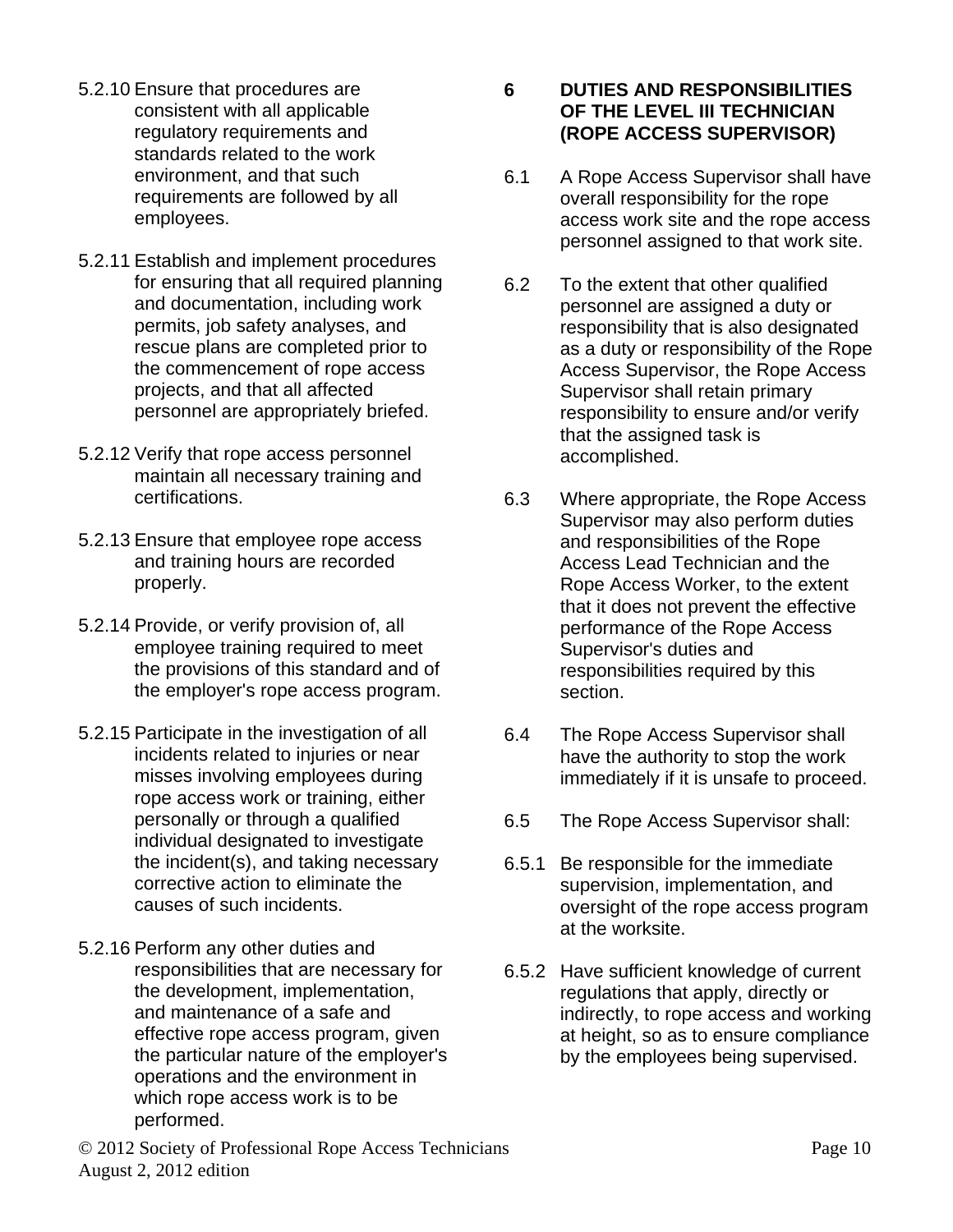- 6.5.3 Direct the efforts of other technicians to ensure safety and compliance with the rope access program.
- 6.5.4 Communicate and coordinate with clients and their safety representatives, and other contractors on the worksite where appropriate, regarding rope access safety and rescue procedures.
- 6.5.5 Identify all hazards to which employees may potentially be exposed on a rope access project, specify the means by which such hazards are to be controlled or eliminated prior to the commencement of work, and ensure that such elimination or control has been accomplished.
- 6.5.6 Specify the appropriate personal protective equipment (PPE) to be used by employees, ensure employees are properly trained in the use of such PPE in the rope access environment, and ensure employees use the PPE as required.
- 6.5.7 Identify work zones, ensure that these zones are marked appropriately, and verify that adequate measures are taken to keep other personnel and the public out of any affected areas.
- 6.5.8 Complete all required planning and documentation, including work permits, job safety analyses, and rescue plans as directed by the Rope Access Program Administrator prior to the commencement of rope access projects.
- 6.5.9 Review all procedures prior to the commencement of work and as worksite activities change to determine if additional practices, procedures, or training is needed in

order to commence or continue work.

- 6.5.10 Conduct job site safety meetings with all affected personnel regarding applicable work permits, job safety analyses, rescue plans, or any other relevant information prior to commencement of the work.
- 6.5.11 Specify the appropriate rope access equipment, systems and system components, and supervise their installation, use, and inspection.
- 6.5.12 Verify that the necessary emergency services are available, including emergency medical services and ancillary rescue services (when applicable), and that the means to summon them are functioning.
- 6.5.13 The Rope Access Supervisor is responsible for on-site rescue of onrope personnel. The supervisor shall:
- 6.5.13.1Ensure that a prompt rescue of rope access personnel can be accomplished.
- 6.5.13.2Manage or perform any rescue that may be required during the work.
- 6.5.13.3Specify appropriate rescue procedures.
- 6.5.13.4Perform or manage initial emergency care within the scope of the supervisor's training.
	- 6.5.14 Remove from service any rope access equipment or other equipment (such as tools) that are used during rope access work that is damaged or has potentially sustained damage (such as from a significant shock load), until such time that it can be established that such equipment is safe for use.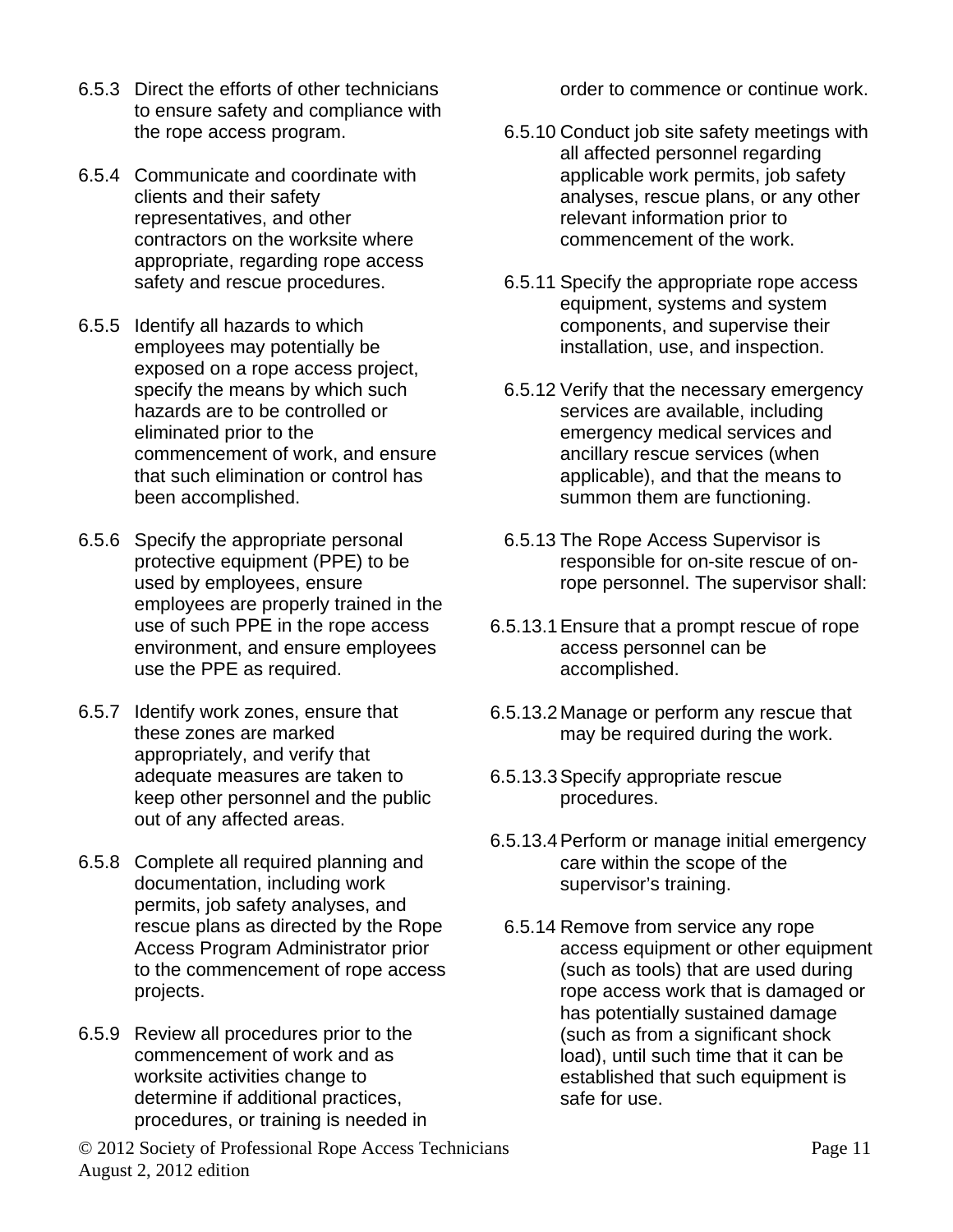- 6.5.15 Ensure that all equipment on the worksite is protected from damage and is maintained in a safe condition throughout the work.
- 6.5.16 Document and validate employee rope access hours in the manner prescribed by the Rope Access Program Administrator.
- 6.5.17 Perform any other duties designated in the employer's rope access program or identified by the Rope Access Administrator. Such duties remain within that Rope Access Supervisor's training, skills, experience and qualifications for conducting safe rope access operations and maintaining a safe rope access worksite.
- 6.6 Where it is determined that the use of ancillary rescue capability is required in the event rescue is needed during rope access operations, the supervisor shall coordinate with the provider of the ancillary rescue capability as required in the rescue section of this document.

#### **7 DUTIES AND RESPONSIBILITIES OF THE LEVEL II TECHNICIAN (ROPE ACCESS LEAD TECHNICIAN)**

- 7.1 A Rope Access Lead Technician shall have the appropriate training, experience, and qualifications to perform all rope access work, rigging and, at a minimum, standard rescue procedures under the direction of a Rope Access Supervisor.
- 7.2 A Rope Access Lead Technician may perform limited supervision over Rope Access Workers and other Technicians under the immediate direction of a Rope Access Supervisor. Such supervisory

© 2012 Society of Professional Rope Access Technicians Page 12 August 2, 2012 edition

responsibilities may only be delegated to the Rope Access Lead Technician after:

- 7.2.1 The Rope Access Supervisor determines that the Rope Access Lead Technician is capable of providing limited supervision given the circumstances of the rope access work being performed; and
- 7.2.2 The Rope Access Supervisor determines that the Rope Access Lead Technician is prepared to handle all work variables and potential rescue requirements.
- 7.3 The Rope Access Lead Technician shall:
- 7.3.1 Adjust, inspect, maintain, properly use, care for, and store all rope access equipment necessary to perform the rope access work.
- 7.3.2 Utilize appropriate personal protective equipment as directed by the Rope Access Supervisor and the Employer's Rope Access Program.
- 7.3.3 Recognize worksite hazards, take corrective measures to eliminate or control those hazards, and notify the Rope Access Supervisor of all such hazards and the corrective measures taken.
- 7.3.4 Be capapble of indentifying work zones such as the access zone and hazard zone.
- 7.3.5 Understand and follow the requirements of all applicable work permits and job safety analyses.
- 7.3.6 Have a working knowledge and understanding of the employer's rope access program and all applicable policy and procedures.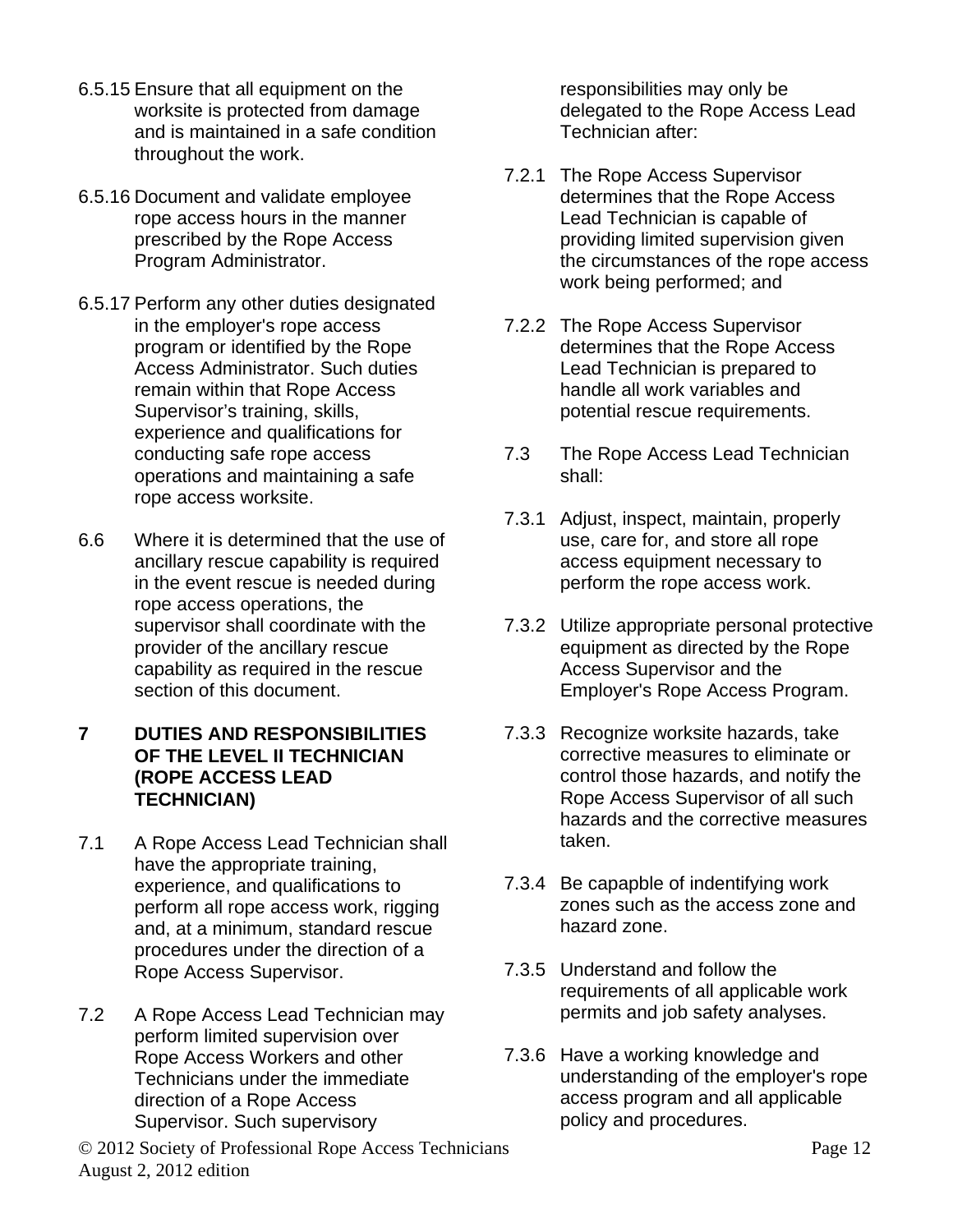- 7.3.7 Follow the Rope Access Supervisor's directions regarding the work to be performed.
- 7.3.8 Notify the Rope Access Supervisor if assigned a task or responsibility beyond the Rope Access Lead Technician's training, skills, qualifications, or experience.
- 7.3.9 Understand and communicate any written and verbal warnings.
- 7.3.10 Construct, inspect, and analyze safe rope access systems.
- 7.3.11 Perform standard rescue procedures used by the employer for the specific work environment.
- 7.3.12 Perform any other duties designated in the employer's rope access program or identified by the Rope Access Administrator or Supervisor. Such duties must remain within that Rope Access Lead Technician's training, skills, experience and qualifications for conducting safe rope access operations and maintaining a safe rope access worksite.
- 7.3.13 The Rope Access Lead Technician shall have the authority to stop the work immediately if it is unsafe to proceed.
- **8 DUTIES AND RESPONSIBILITIES OF THE LEVEL I TECHNICIAN (ROPE ACCESS WORKER)**
- 8.1 The Rope Access Worker shall have the appropriate training and qualifications for conducting standard rope access operations under the direct supervision of a Rope Access Supervisor or Rope Access Lead Technician and, at a minimum, limited rescue from rope access systems.
- 8.2 The Rope Access Worker shall:
- 8.2.1 Have a working understanding of the employer's rope access program and all applicable policy and procedures.
- 8.2.2 Inspect, maintain, care for, and store personal rope access equipment.
- 8.2.3 Inspect and verify the integrity of anchor systems and components.
- 8.2.4 Recognize worksite hazards and notify the Rope Access Supervisor of any such hazards.
- 8.2.5 Be capable of identifying work zones such as the access zone and the hazard zone.
- 8.2.6 Understand applicable work permits and job safety analyses.
- 8.2.7 Understand and communicate any written or verbal warnings.
- 8.2.8 Be familiar with rescue procedures and systems used by the employer, and assist in the performance of rescue from rope access systems.
- 8.2.9 Utilize appropriate personal protective equipment as designated by the Rope Access Supervisor.
- 8.2.10 Follow the Rope Access Supervisor's or, where appropriate pursuant to the requirements of the Safe Practices Document, the Rope Access Lead Technician's directions regarding the work to be performed.
- 8.2.11 Notify the Rope Access Supervisor if assigned a task or responsibility beyond the Rope Access Worker's training, skills, qualifications, or experience.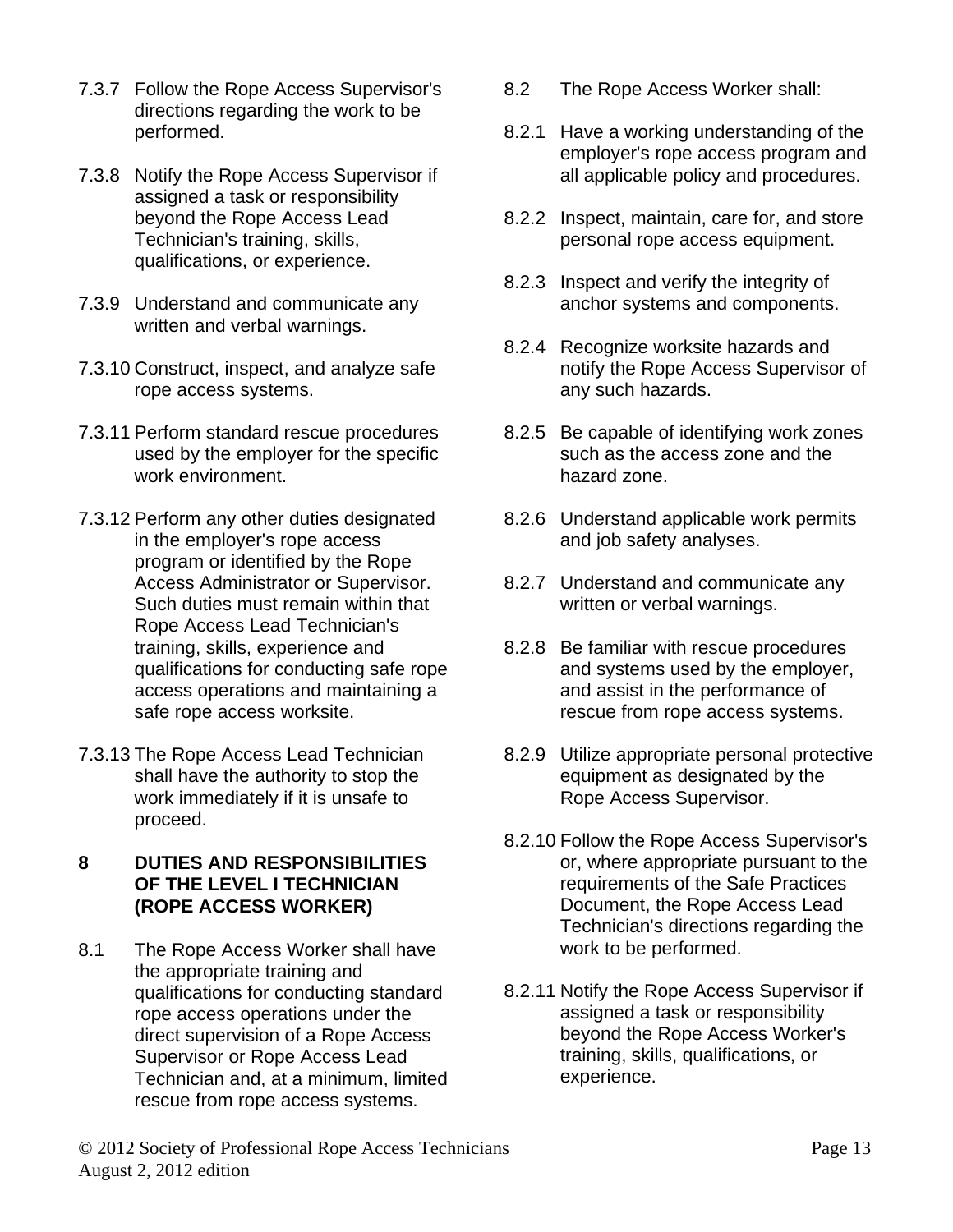- 8.2.12 Perform any other duties designated in the employer's rope access program or identified by the Rope Access Administrator or Supervisor. Such duties remain within that Rope Access Worker's training, skills, experience and qualifications, for conducting safe rope access operations and maintaining a safe rope access worksite.
- 8.2.13 The Rope Access Worker shall have the authority to stop the work immediately if it is unsafe to proceed.

#### **9 AUTHORIZED WORKER**

Section Held For Authorized Worker

#### **10 ROPE ACCESS EQUIPMENT**

- 10.1 Components used in any system shall be compatible.
- 10.2 Any equipment chosen to support a person at height should be such that it cannot be accidentally removed, dislodged or become unfastened from the rope while a person is suspended from it.
- 10.3 \*Harnesses Harness performance and construction should comply with relevant, nationally recognized standards such as NFPA, UIAA, ANSI, ASTM.
- 10.4 \*Carabiners Carabiners and similar connectors with screw-gates or self-locking methods of closure are the only types that can provide the required level of security for this type of work. If used to clip onto steel cable, shackles or eye bolts, they should be constructed of steel or other suitably hard metals. Those that are to clip to any anchorage (e.g., hanger, eye bolts, or

© 2012 Society of Professional Rope Access Technicians Page 14 August 2, 2012 edition

shackles) should be of such a design and size that they can rotate freely in them without hindrance and without loosening the anchorage. Minimum strength: 22 kN (5,000 lbs).

#### 10.5 \*Descenders

Descenders should give the user suitable control over the speed of descent and should not cause undue shock loads to the rope when braking. In addition they should not cause abrasion, plucking or stripping of the sheath under normal or expected use. They should be of a type that cannot become accidentally detached from the rope.

#### 10.6 \*Rope Grabs

Rope grabs should be of a type that will not slip at a static load below 2.25 kN (550 lbs). Rope grabs should be of a type that cannot be accidentally detached from the rope. Ascenders should be chosen so as to minimize the risk of damage to the rope when in use.

#### 10.7 Ropes

- 10.7.1 \*Ropes made from nylon or polyester will normally be the most suitable for rope access work. Ropes of other man-made materials might, however, be useful in specific situations. In such cases, great caution should be exercised in verifying their suitability for the work.
- 10.7.2 \*Static or Low Stretch Ropes shall normally be used for ascending and descending on rope. Static or Low Stretch Ropes shall be of a kernmantle construction compliant with Cordage Institute 1801 Low Stretch and Static Kernmantle Life Safety Rope, and have a minimum breaking strength sufficient to supply the users' desired calculated system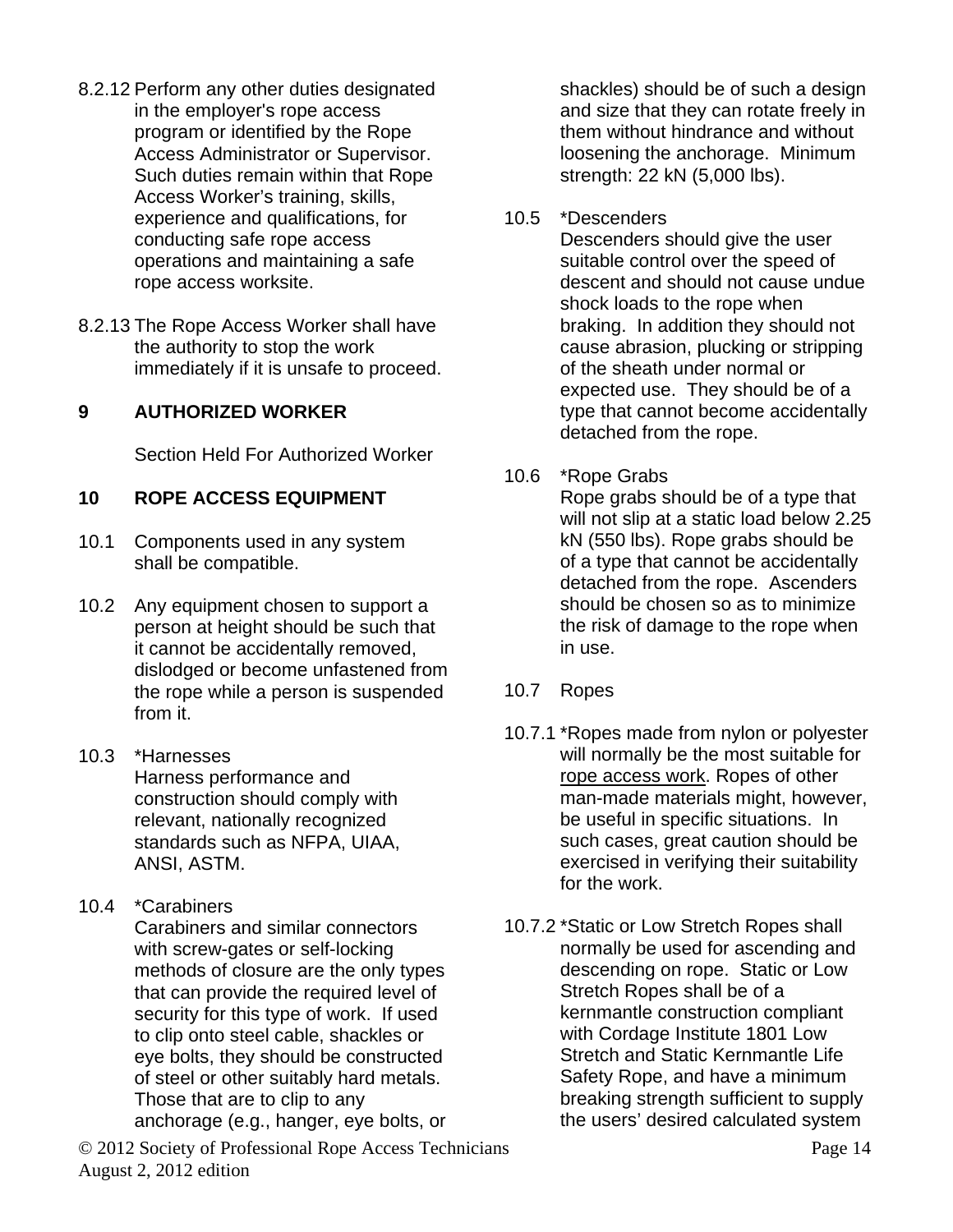safety factor. In no case shall the safety factor for a rope access system be less than 5:1.

10.7.3 Where a fall in excess of a factor .25 fall might occur, dynamic rope should normally be used in place of static or low stretch rope. Dynamic safety rope should be of a kernmantle construction compliant with UIAA/CE (or comparable) standards for single climbing ropes.

#### 10.8 Webbing.

Webbing used shall have a minimum breaking strength of at least 17.5 kN (4,000 lbs) when new. High modulus fibers such as Spectra, Kevlar, Vectran and similar fibers with minimum elongation may break when subjected to shock loading and shall not be used where a shock load may be applied.

10.9 \*Certification.

It is recommended that only equipment that has a current certificate of the safe working load or minimum breaking strength, or other certification as to reliability, should be used. A check should be made that all certificates are backed by either sample testing to failure, or proof testing on individual items, and a proven quality assurance program, in accordance with an appropriate standard. Equipment should be only used in the manner indicated by the manufacturer.

- 10.10 \*Care and Inspection of Equipment
- 10.10.1Employer shall demonstrate that all equipment is used, inspected and maintained in accordance with manufacturer's instructions. Provisions shall be made for the retirement of equipment as necessary.
- 10.10.2Employer shall establish and monitor a procedure to ensure all items of equipment are inspected before each use.
- 10.10.3Employer shall ensure that equipment is protected from damage during the course of its use.

#### **11 ACCESS AND HAZARD ZONES**

- 11.1 Access Zone
- 11.1.1 An Access Zone shall be established.
- 11.1.2 Anchorages should normally be established outside the Access Zone so that the workers can don their harnesses and helmets and attach themselves to the working line(s) before entering into the Access zone.
- 11.1.3 \*Appropriate fall protection measures shall be used by any personnel entering the Access Zone.
- 11.2 Hazard Zone
- 11.2.1 A Hazard Zone shall be established and marked, blockaded or identified to warn rope access personnel and passers-by of hazards associated with the work being performed.
- 11.2.2 No one may enter the Hazard Zone unless they are wearing appropriate Personal Protective Equipment.

#### **12 COMMUNICATION SYSTEMS**

- 12.1 \*An effective communications system shall be established prior to beginning work and should remain effective for all the time that work is actively taking place.
- 12.2 Radio systems or hardline communications equipment should be used for communication purposes

© 2012 Society of Professional Rope Access Technicians Page 15 August 2, 2012 edition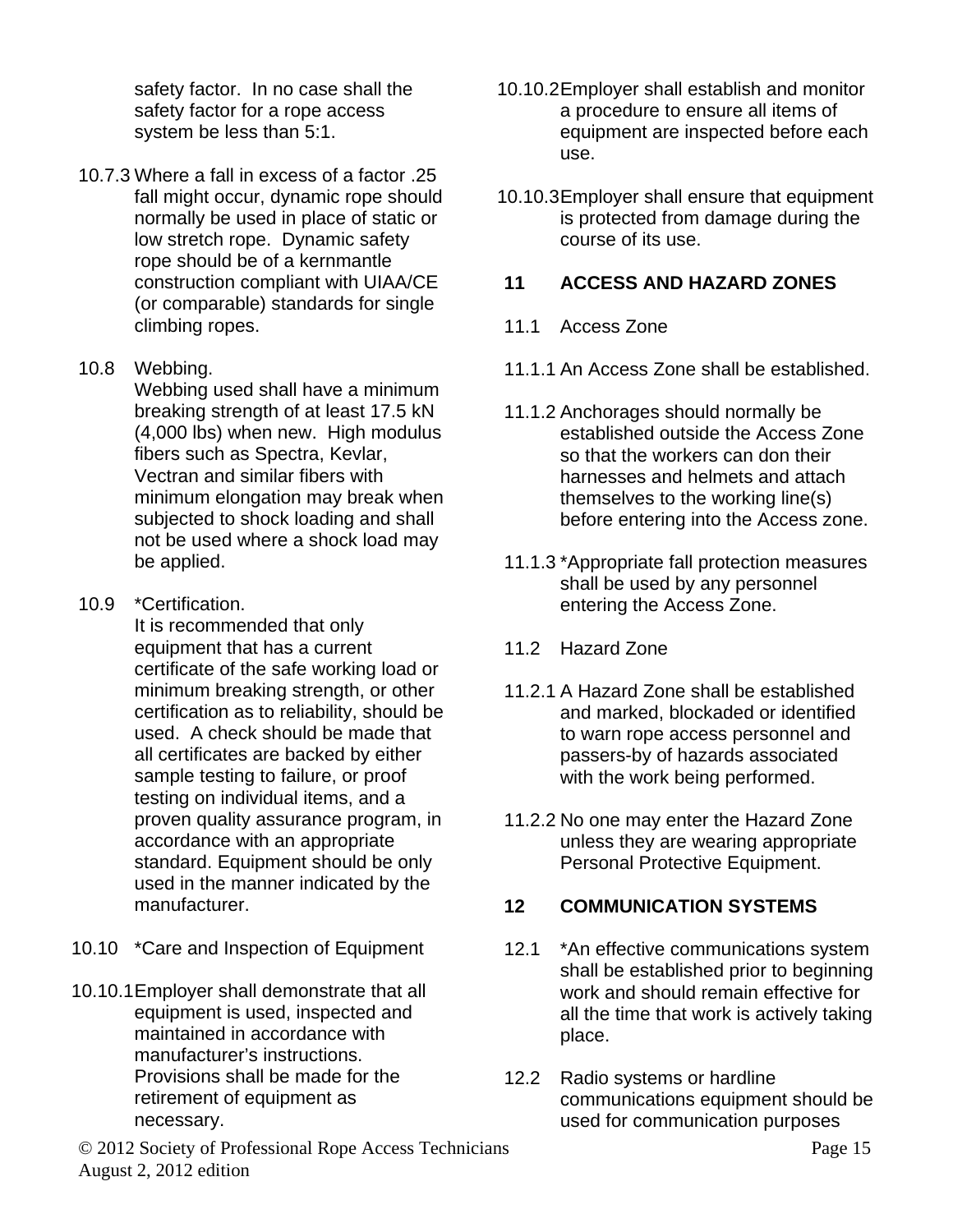unless the area of work is such that all those involved are always visible to each other and within audible range.

#### **13 USE OF SUSPENDED WORK PLATFORMS IN CONJUNCTION WITH ROPE ACCESS**

- 13.1 A suspended temporary work platform should be utilized if the work is such that the Rope Access technician may become overtired or suffer restriction to their blood flow.
- 13.2 When such platforms are used in conjunction with rope access methods, the anchorages for the platform should be totally independent from anchors used by Rope Access technicians as main lines or safety lines.
- 13.3 Alternatively, support could be provided for the Rope Access technician by a comfort seat or strap incorporated into the harness system. This should be fitted in a manner that it does not detract from the harness being the primary means of safety.

#### **14 TOOLS AND WORK EQUIPMENT**

- 14.1 \*All tools and equipment must be suitable for the work intended and compatible with rope access work. In particular, they shall not present a danger to the safe operation or integrity of the rope access system.
- 14.2 \*Where the workers carry tools and equipment, appropriate steps shall be taken to prevent them being dropped or falling.
- 14.3 \*All electrical equipment, plugs, sockets, couplers, leads, etc. should be suitable for the environment in which they will be used.
- 14.4 Power tools weighing more than 10 kg should be fitted with a separate suspension system secured to an independent anchorage. Anchorages and suspension ropes used for equipment should be clearly identified to avoid confusion with those used to support persons.
- 14.5 Moving parts of tools should be kept clear of the operator, power leads and the suspension equipment.
- 14.6 Appropriate grounding shall be provided for as necessary.
- 14.7 Any power tools that could cause injury to the users or access equipment shall be fitted with an automatic shut off switch that will interrupt the power and stop movement in the event of a mistake, accident, or emergency.

#### **15 RESCUE AND EMERGENCY SERVICES**

- 15.1 \*The employer shall have a rescue plan for every rope access work site or project. The plan shall provide for the prompt rescue and safe extrication of a sick, injured or entangled worker. The plan shall include the following provisions:
- 15.1.1 The plan shall ensure that all persons conducting rope access work have been trained and competent to peform self rescue.
- 15.1.2 The plan shall ensure that sufficient rope access personnel trained and competent in partner rescue are present and available to perform a rescue in a manner appropriate for the mechanism of injury or the patient's medical condition.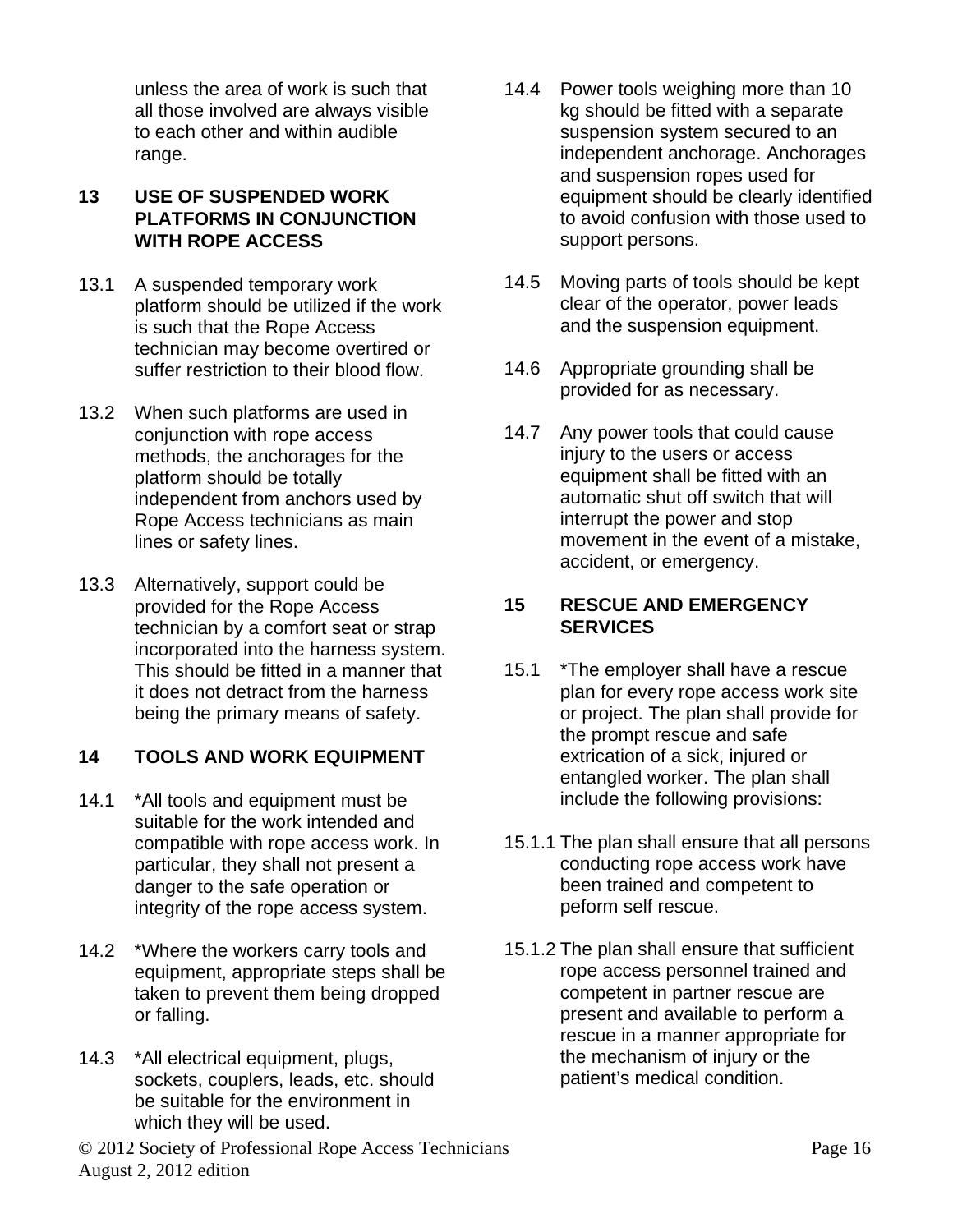- 15.1.3 The plan shall ensure that the supervisor is capabable of managing a rescue incident and where apporpriate, performing a rescue.
- 15.1.4 The plan shall include the information required to respond the appropriate emergency services.
- 15.2 Retrieval systems or methods shall be available on-site whenever a rope access worker is on-rope, unless use of the retrieval equipment would increase the overall risk of the rope access work, or would not contribute to the rescue of the rope access worker.
- 15.3 Retrieval procedures using retrieval systems should be practiced at regular intervals and before the start of any work at situations that are unfamiliar to the work team.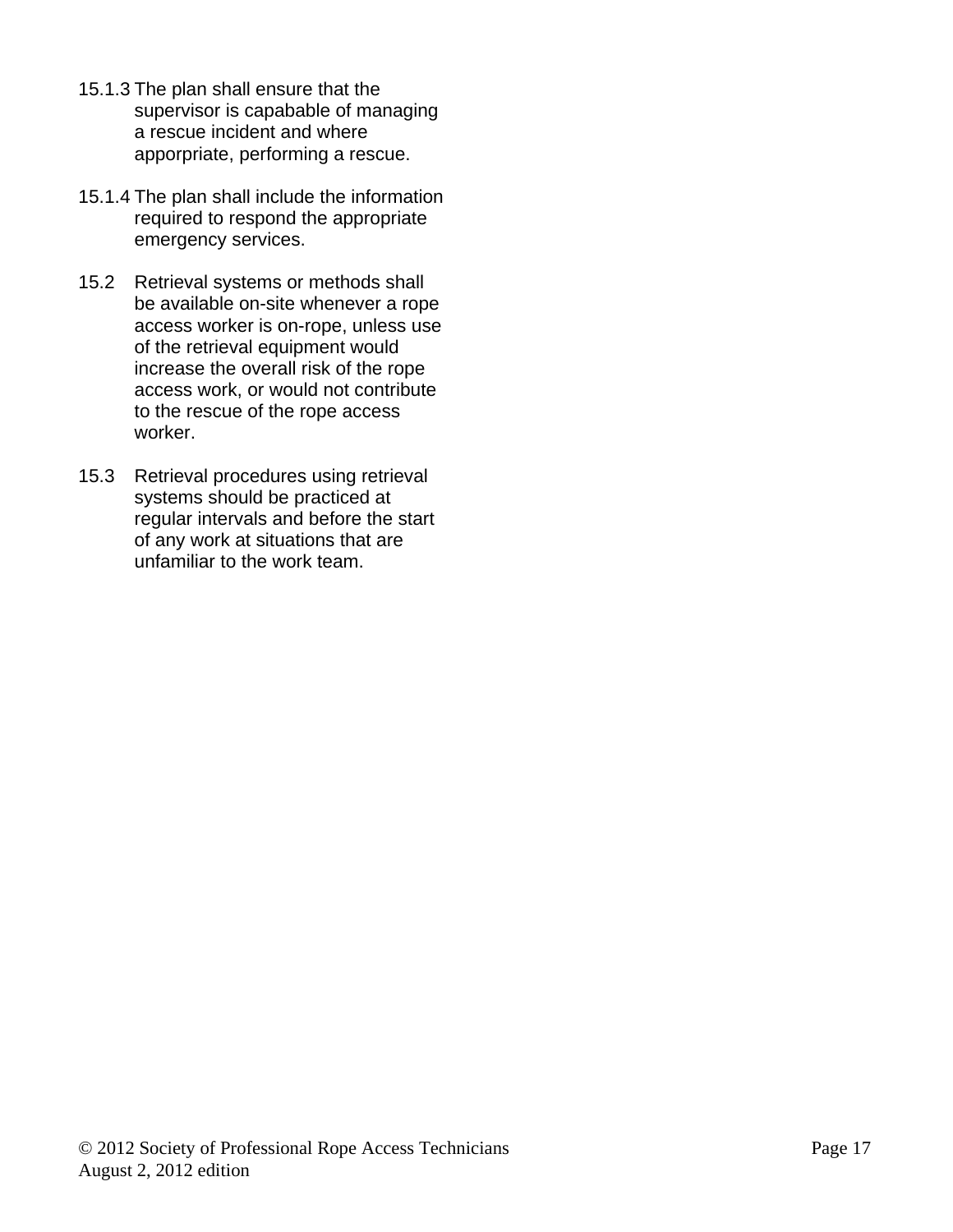#### **APPENDIX**

- A2.1 The documentation prepared by the employer describing how a particular job or jobs should be undertaken may have different titles such as access work plan, access permit, work plan and tailboard form.
- A2.4.2 In general use a deviation anchor will not pull the rope system more than 15 degrees off of the vertical.
- A2.6 Ascender-type rope grabs come in a variety of designs. Many of those designs are not appropriate to use as a connection to the safety line or for belaying a worker.
- A2.9 A locking carabiner may include the standard screw-gate or other style carabiner in which a positive action is required to lock the gate.
- A.2.9.3 May also be called auto-lock, quik-lok or some variation of those terms.
- A2.10 Descender usually refers to a device attached to the operator and enables the operator to control the rate of descent down the rope. Many descenders may be attached to an anchor and used to control the rate of descent of a worker or equipment being lowered.
- A2.16 The hazard zone is concerned with the risk that the public or other workers may be struck by a falling object. This includes the workers onrope as well as anyone at ground level.
- A2.17 The component of the Access Work Plan which indentifies hazards, the hazard mitigation methods and outlines requirements to promptly rescue the rope access worker may

© 2012 Society of Professional Rope Access Technicians Page 18 August 2, 2012 edition

have different titles for different employers, but will contain the basic information. Names often used include job safety analysis, site specific safety plan, hazard analysis, tailboard form and risk assessment.

- A2.27 Rope Access Technicians use a variety of rope based skills and equipment to access buildings, other structures (on or offshore), geological features (such as cliff faces), or manmade features (such as dams). A rope is used as the primary means of support and a safety rope is used to attach the fall arrest system. Rope access may also include the use of aid climbing techniques.
- A2.28 Climbing and aid climbing techniques used by rope access technicians may use techniques other than a safety line for fall protection such as positioning lanyards, backup lanyards and bypass lanyards.
- A3.3 Before starting a particular job the employer shall carefully assess the work to be undertaken and ensure that all the potential hazards are identified. A site survey is required to determine the means of access, risks to people other than the employees and the nature of the working environment. From this assessment, employers can then prepare a suitable work plan, with necessary separate work plans being prepared for each particular aspect of the job. This statement should set out the general principles and working procedures for each particular situation which are to be followed by their employees and by independent contractors used. In many cases where types of jobs are similar, sections of the rope access work plan could be identical and might therefore be in the form of a general document.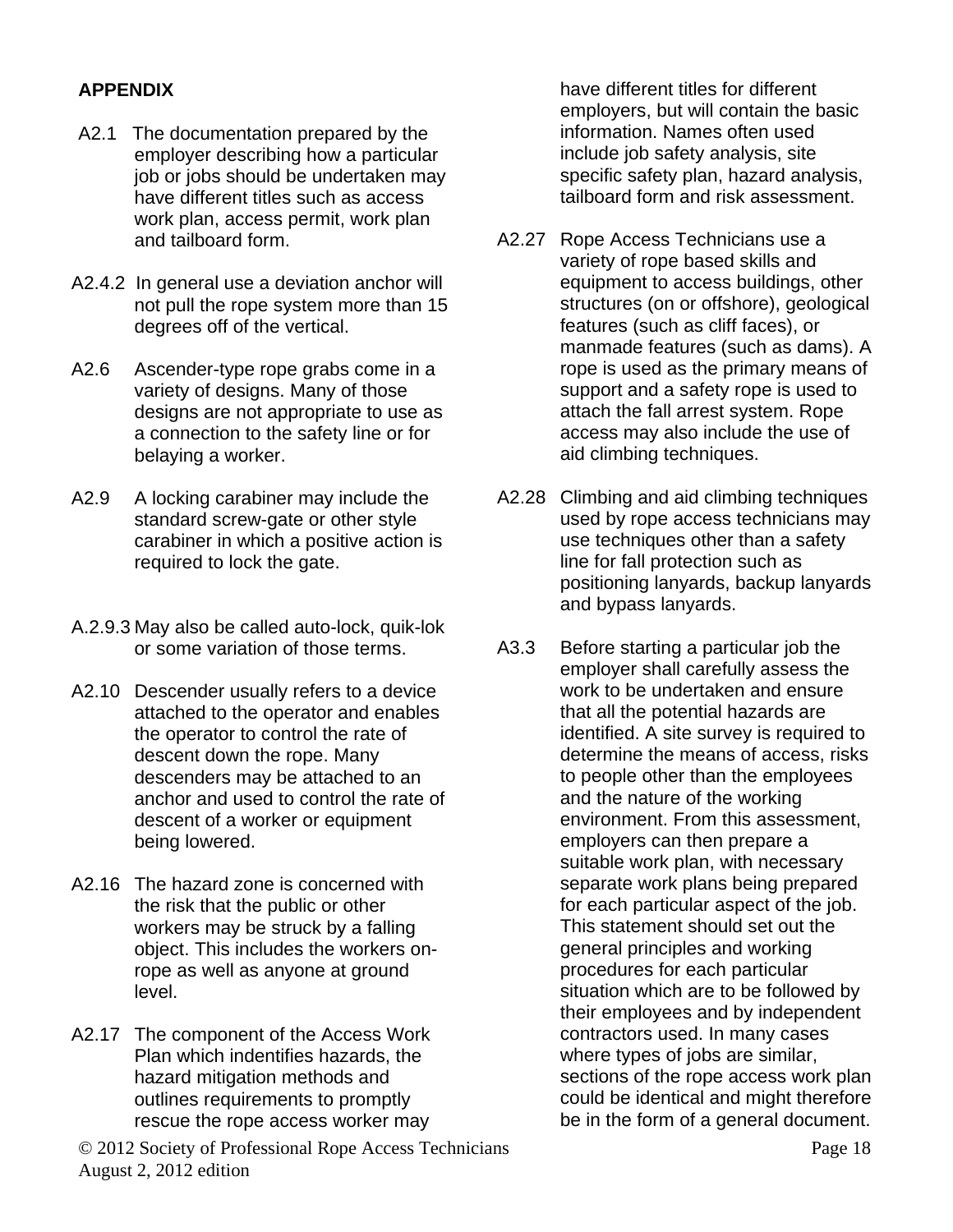- A3.3.2 The Rope Access Administrator shall assess the individual team member's suitability for the work to be performed.
- A3.4 Personnel permitting, planning, supervising and carrying out the work should ensure that the safety objectives given in the following paragraphs are met.
	- The primary objective is to organize, plan and manage rope access work so that there will be an adequate safety margin to minimize any risks.
	- Where the work site contains additional hazards, then the training, ability, experience, competence and size of the work team should be of a level that is suitable to deal with any emergency arising out of the work.
	- In circumstances where wet synthetic ropes may become a tracking path for electrical discharges, suitable precautions should be taken.
	- Except where work is laid out to allow horizontal traversing, work shall be planned such that workers can descend vertically, with the minimum amount of pendulum to minimize the risk of chafing the rope or overloading the rope or anchors.
	- Work should start from properly protected safe areas or areas made safe by the installation of temporary barriers or scaffolding. Such areas should also have a safe means of access.
	- Anchors should have safety factors that meet or exceed those required for the ropes. The attachment to the anchorage should at least equal the strength of the system attached to it.

Re-direction of a rope from an anchor should not exceed 120 degrees unless the side loads produced at the redirection point are considered. Similarly, where the included angle at the attachment is high and produces a 'multiplier' effect, the extra forces produced should be considered.

- All rope access workers should be properly supervised and selfsupportive. Work teams should consist of at least the minimum number of members required to ensure that should anyone require help they can quickly perform a rescue. To meet the above requirement, a work team should consist of at least two members. One member of the work team should be qualified as a Rope Access Supervisor or Lead Technician. The Rope Access Supervisor should ensure that the provisions for rescue are adequate. Sufficient personnel should be readily available to provide assistance in the event of an emergency.
- A3.5 Properly planned anchorages should be used. In some cases, anchorages must be installed prior to use. In such cases, a qualified person with experience in Rope Access Anchoring Systems should design an anchor point to be installed. In other cases, there will be a need to devise an anchor point from existing structures. Possible appropriate anchor points include but are not limited to steel members, I-beams, suitable trees of good size and mass, large boulders, heavy equipment and specially designed anchor points.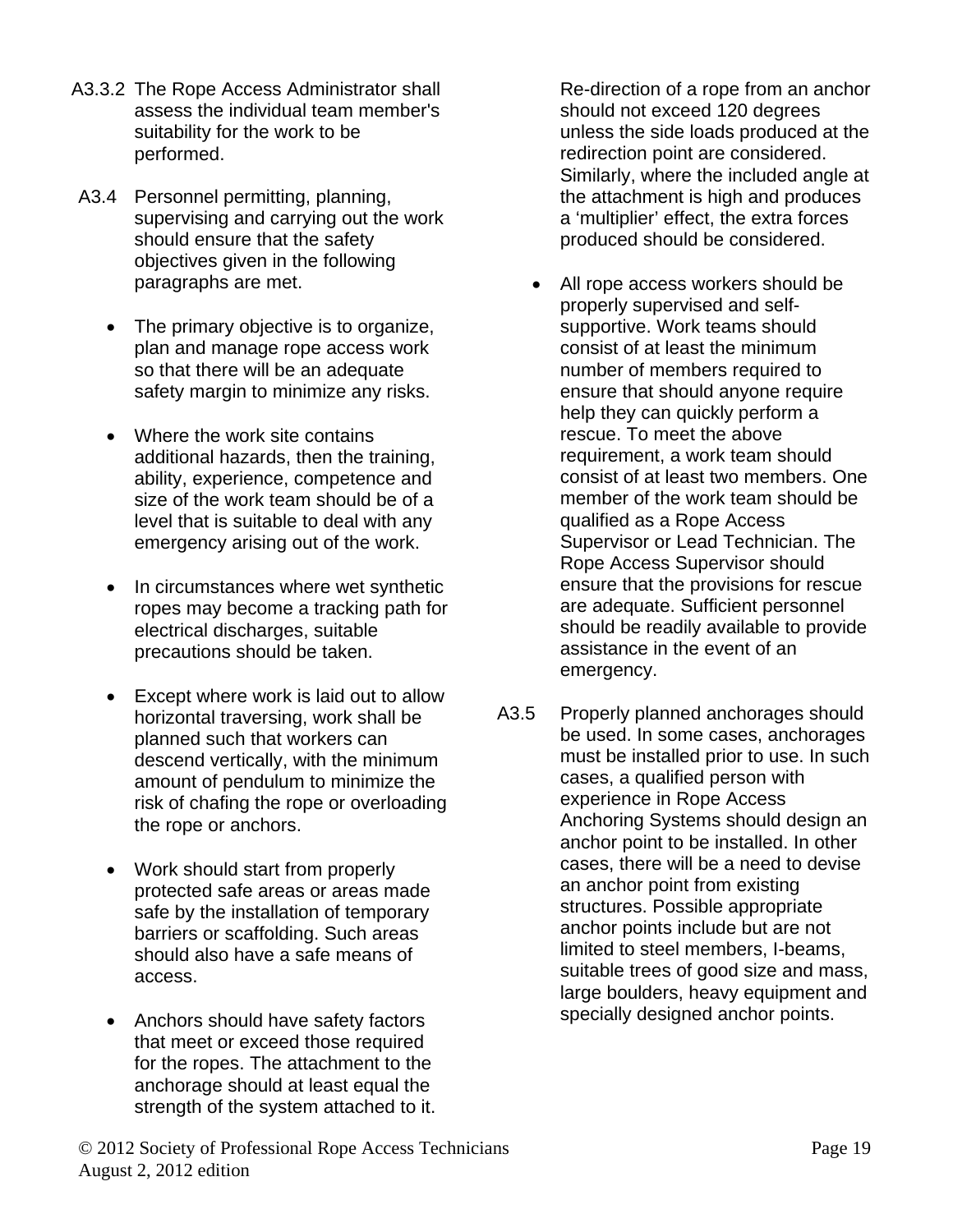- A3.6.1 In planning to meet these objectives, it should be noted that experience has shown significant safety benefits may be obtained if the system of work always includes the provision of at least one alternative means of support to prevent a person from falling. This means that should any one item fail within the suspension system, there will be an adequate back-up to prevent a catastrophic accident. However, in some situations such additional measures may cause greater hazard than they mitigate. These situations should be thoroughly documented in Rope Access Work Plan.
- A4.8 People chosen for the work should have a suitable attitude for working at height. To work safely at height requires those engaged in the work to have special characteristics. Prospective employees should have both aptitude and attitude that would not result in panic, cause them to make mistakes in a crisis, or work in a reckless or undisciplined manner. Aptitude and attitude may vary according to height and environment of work to be performed.
	- Frequently those who work at height will be remote or out of sight from their Rope Access Supervisor. It is, therefore, especially important that the workers can be always relied upon to behave in a sensible and responsible manner.
	- To assess whether a person is capable of performing this type of work requires detailed consideration of their previous experience. The employer should verify prior rope access training experience.
	- Other suitable experience could include mountaineering, caving and

working at heights using other means of access. Experience with the fire service or military forces may also be relevant if a person has been regularly engaged in the use of methods that involve being exposed at heights. Where practicable, references should be obtained to verify claimed experience and levels of competence.

- The employer will be assisted in their verification and monitoring of a worker's experience when their workers or applicants have a personal record log showing the training received and describing their work experience.
- As part of their duties to maintain a safe place of work, the employer should control any tendency of employees to work in an undisciplined manner by recording this in their personal log books. An amending note canceling any adverse comments would not then be made until the employer is completely satisfied that there would be no recurrence.
- Employees must ensure that the employees maintain their level of ability. Refresher training should be provided for workers who have not been continuously engaged in this work. Due to the aptitude and mental conditioning for height 'exposure', workers who have not been engaged in rope access work for six months or more should attend a suitable refresher course before being allowed to work in this manner. This may be either a refresher course or a full course at the appropriate level.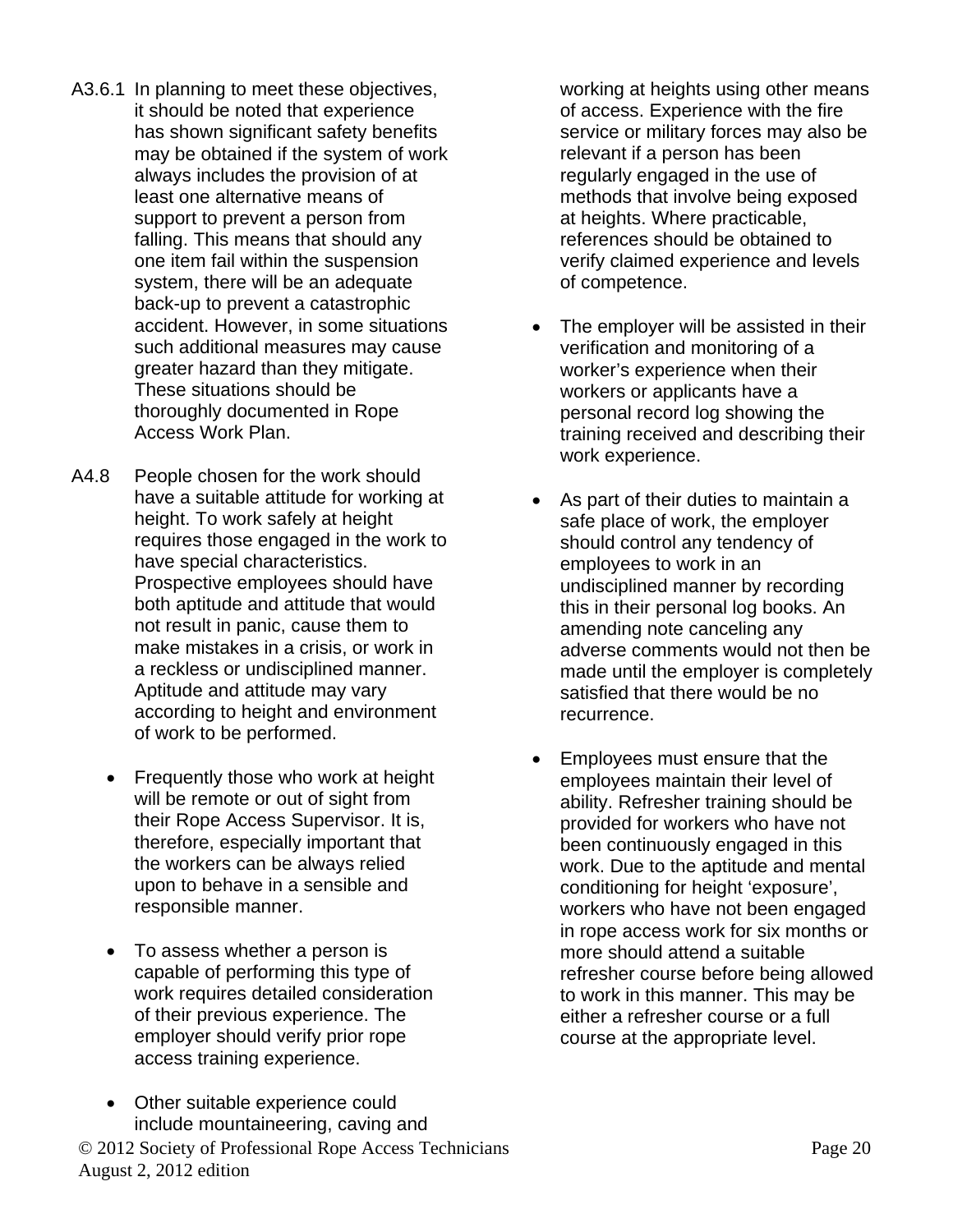- A5.1 The Rope Access Program Administrator will be responsible for setting up the employer's Rope Access Program and developing or approving the Rope Access Work Plan. At minimum, the administrator should have the knowledge and experience of a Level III Technician (Rope Access Supervisor) if not a certified Level III Technician. The administrator should also be knowledgeable about and experienced in supervising fall protection programs and in particular fall protection systems for rope access work.
- A5.2.5 Appropriate supervision may not always require an administrator or supervisor to be on-site. Depending on the nature of the work and the qualifications of the workers, the onsite supervisor may not be required if it can be shown that the safety of the workers has not been decreased.
- A10.3 Where the harness is to be used as the primary support, webbing on the leg loops should be of sufficient width and design to support the wearer in a comfortable and safe working position while allowing unhindered operation of other equipment and tools.
- A10.4 Strengths listed are for single person loads. Higher strengths may be required to achieve similar safety factors for two person or rescue loads.
- A10.5 For long descents, consideration should be given to the effect of ropeweight on descender performance. Consideration should also be given to reducing cumulative twisting of the rope.
- A10.6 Rope grabs may be used to ascend a rope or to attach the operator to a safety line. In the event of a failure of the main line or loss of control by the operator, rope grabs are intended to grip the safety rope without causing damage to the rope and also help absorb any shock load which may occur.
- A10.7.1 Ropes made from high modulus polyethylene, high tenacity polypropylene and "Kevlar" are types of ropes which may be considered in exceptional circumstances when the appropriate descent devices have been developed. These might be useful where there is severe chemical pollution or where the self weight of the ropes could be a problem. However, H.M. polyethylene and H.T. polypropylene have much lower melting temperatures than nylon or polyester and may be affected by frictional heat from the descenders. Dangerous softening of polypropylene occurs at temperatures as low as 27 degrees C (80 degrees F). Kevlar has a very high melting point but poor resistance to abrasion, UV light (including sunlight) and repeated bending.
- A10.7.2 Life Safety Ropes should be selected which have an outer sheath that resists undue wear from edges and system components and tight enough to resist the ingress of dirt and grit. In most cases, this rope will be low stretch rope.

An example of calculating system safety factors is as follows: a 68 kg (150-pound) worker, to achieve a 5:1 safety factor, must work on a system where the weakest link of the system is calculated to be capable of sustaining at least 340 kg (750 pounds).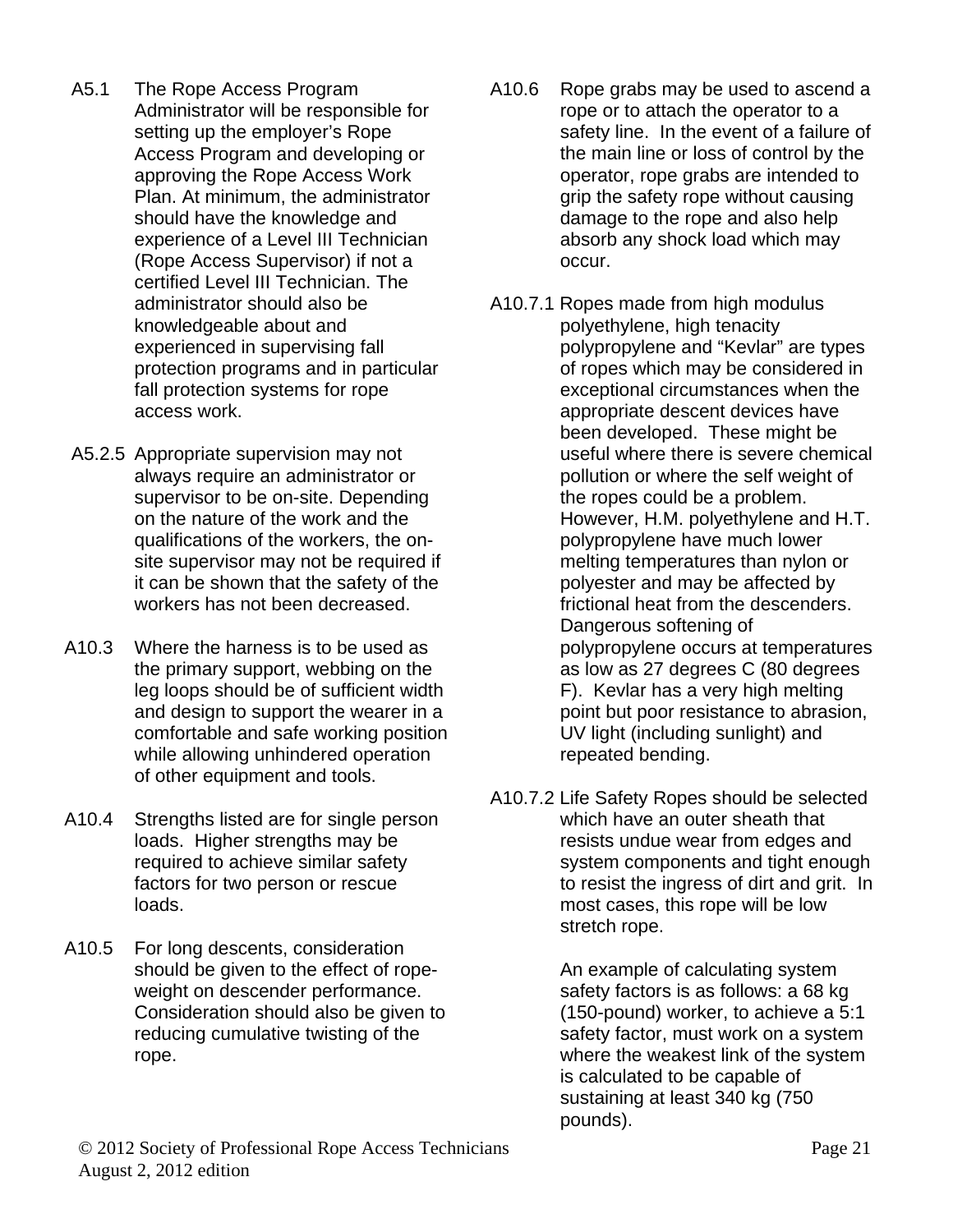- A10.9 Part of the permitting process for rope access work is the evaluation and determination of which standards apply to equipment being used for the type of work being done. Conventional "fall protection" equipment rated to ANSI A10.14 or Z359.1 may not be sufficient for rope access work due to different construction and performance requirements. Most equipment will meet a CE, ASTM, Cordage Institute or NFPA standard. The most critical element is to ensure that the equipment being used is appropriate for the job at hand.
- A10.10 Records listing all equipment issued, referring to the original test or certificates of conformity should be kept. In some cases it will be helpful if they also have relevant comments noting where the equipment was used, its storage conditions, and any incidents which could affect its life (e.g., unusual loadings, use in chemical or gritty atmosphere, exposure to salt-air, etc.). The records shall note when each piece of equipment was inspected, by whom and any remarks concerning its condition at that time.
- A11.1.3 Personnel in the Access Zone may require fall protection meeting the requirments of the jurisdcition or country of the work, such as ANSI/ASSE, CSA or EN/CE, during transistion until the rope access anchors are established and personnel are on-rope.
- A12.1 Hand or audible signals to be used for regular or emergency communications should be agreed upon and rehearsed before work begins.
- A14.1 Work using rope access techniques may be more exposed than most other work methods due to factors including the inability of the worker to move from close proximity to the work itself and to any power source or tools being used. As a result certain tools, which can be used safely from the ground, platforms, or other work surfaces, could cause risks to the worker or their suspension equipment unless great care is taken.
- A14.2 Every effort must be made to prevent tools and equipment from being dropped. This effort may require lanyards or for small items, some other means for preventing items being dropped. Small tools may be securely attached to the worker's harness by lanyards, carried in a bucket or bag securely attached to the worker's harness or otherwise secured. Safety factor calculations always take into consideration the weight of tools and equipment.
- A14.3 In some cases power leads might need to be adequately supported or secured at their upper suspension point to carry their own weight, or secured at intermediate points. Care should be taken to ensure that any such systems do not impair the rope access system or its backup.
- A15.1 A rope access rescue plan recognizes that the best trained persons to perform the rescue of a sick, injured or entangled worker may be other rope access workers. Fellow workers have the training and skills for work at height, have practiced rescue techniques on-rope, and are immediately on site. In most cases they can have the worker at risk on the ground by the time the local emergency services arrive.